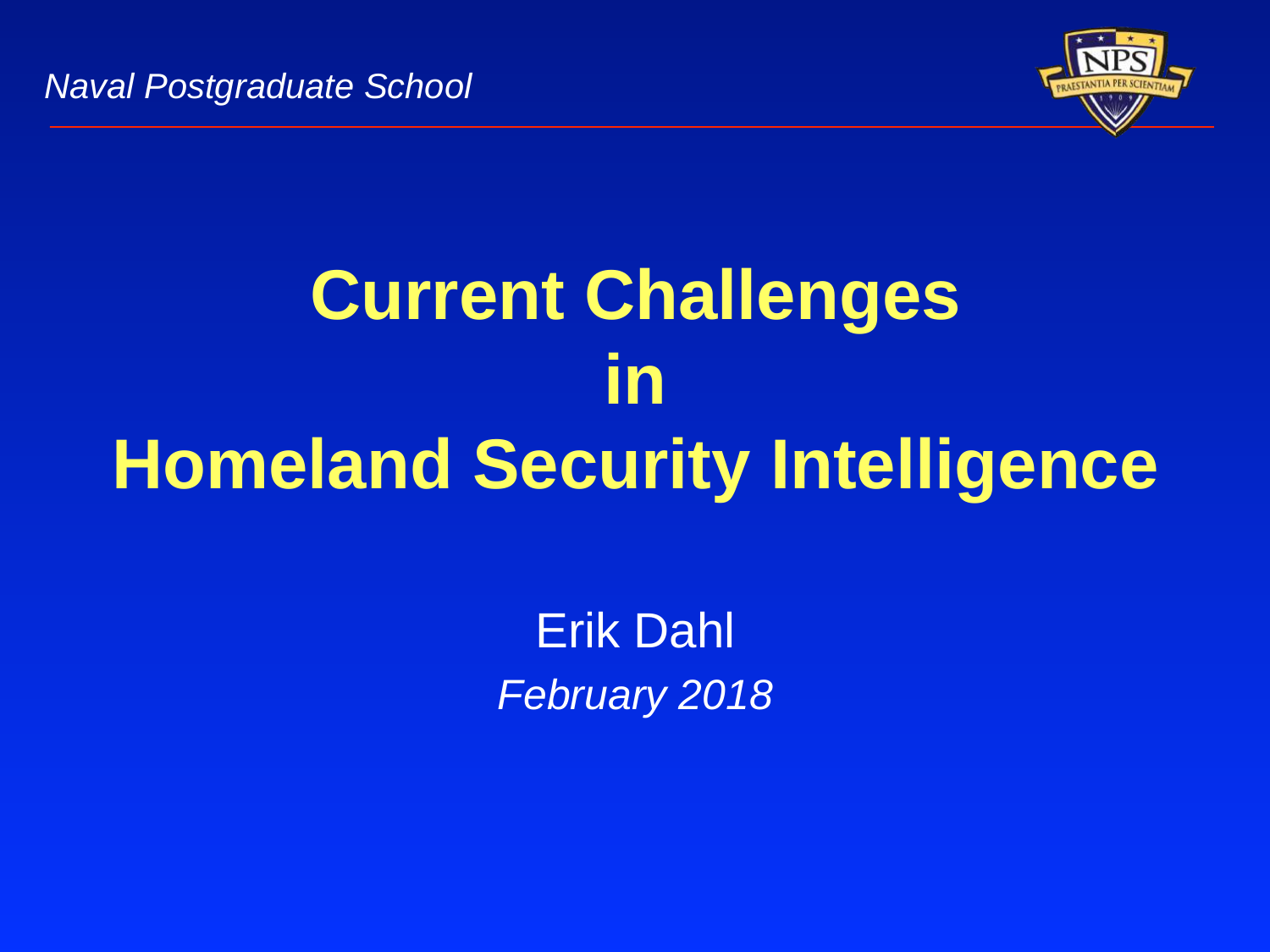

## **Overview**

- The puzzle: are we making progress in counterterrorism intelligence?
- What's the problem?
- What are we doing about it?
- The good news: advantages of state and local approaches
- The way ahead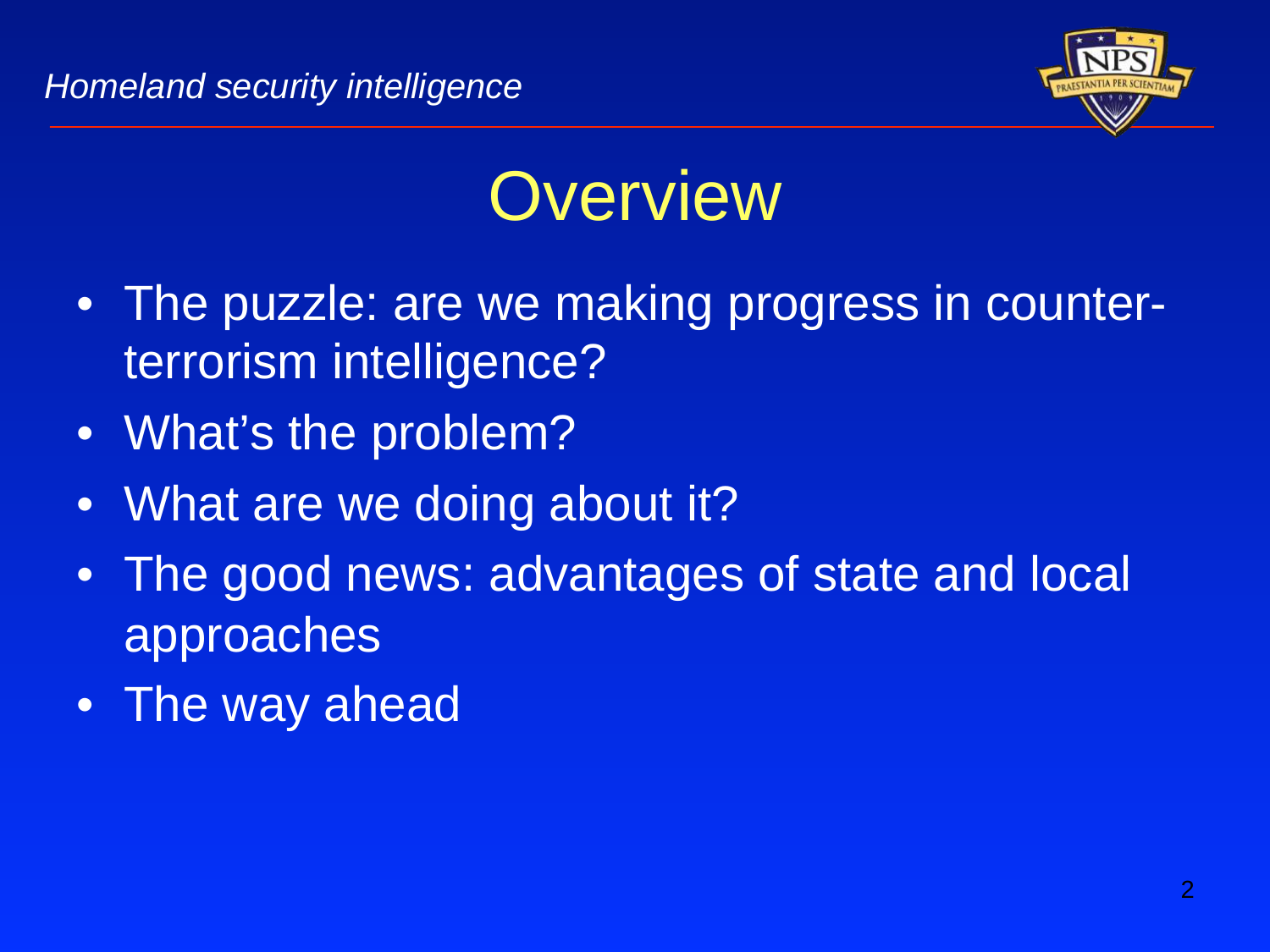

# The puzzle

- More than 16 years after the 9/11 attacks, the terrorist threat appears as high as ever
- Boston, San Bernardino, Orlando, others
- Acting DHS Secretary, November 2017:
	- Terror threat equals, and in many ways exceeds, the 9/11 period

Boston Marathon bombing (Washington Post)

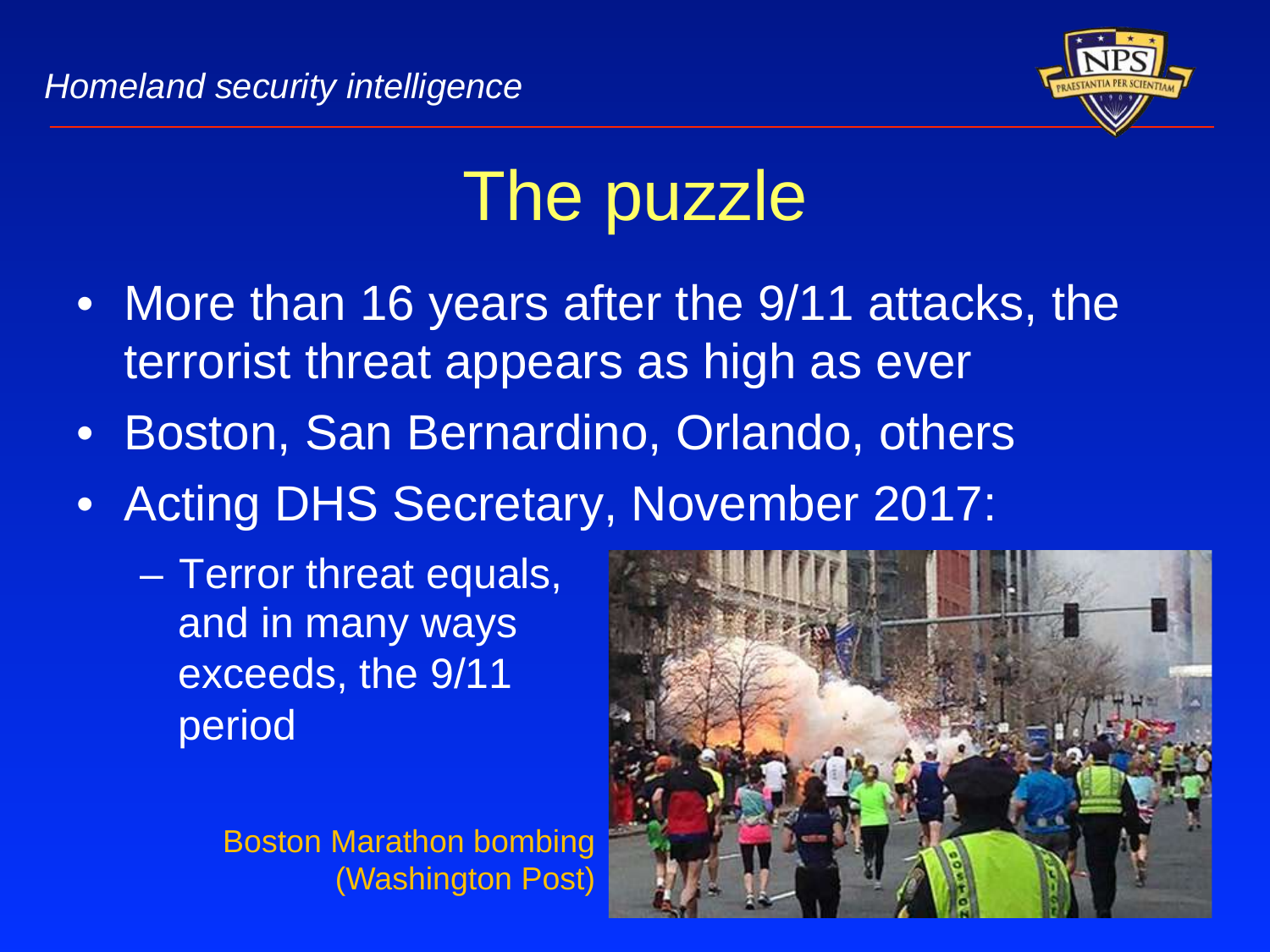

## How can this be?

• Haven't our intelligence and counterterrorism reforms been effective?



TERRORIST ATTACKS UPON THE UNITED STATES



**AUTHORIZED EDITION** 



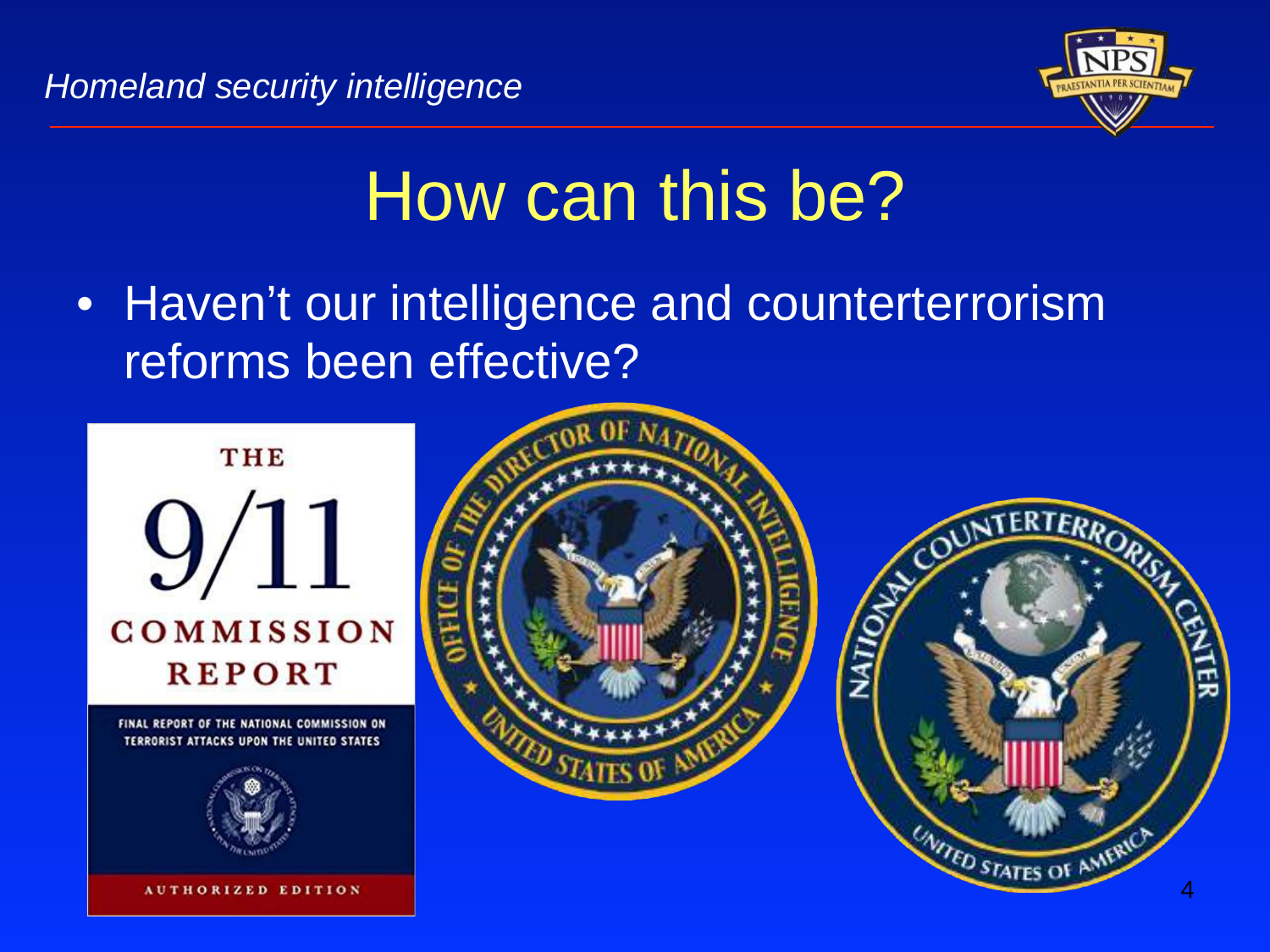

## **Overview**

- The puzzle: are we making progress in counterterrorism intelligence?
- What's the problem?
- What are we doing about it?
- The good news: advantages of state and local approaches
- The way ahead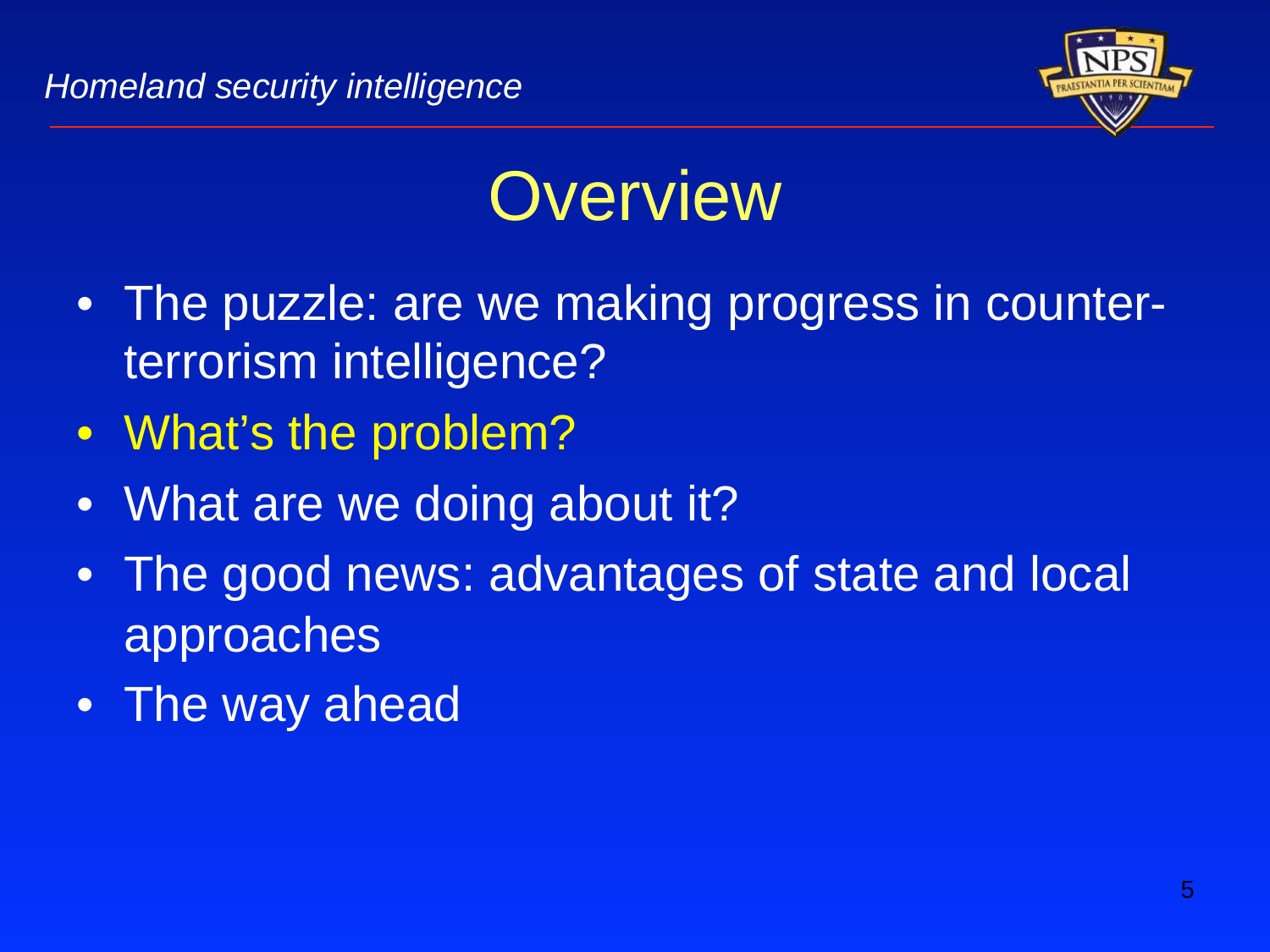

# Greater challenges today

- Former DNI Clapper:
	- "I've not experienced a time when we've been beset by more crises and threats around the globe" (2014)
	- "Our nation is facing the most diverse array of threats that I've seen" (2016)



- Former CJCS Martin Dempsey:
	- The world is more dangerous than it has ever been

DNI James Clapper (CBS) 6 (6) 6 (6) 6 (6) 6 (6) 6 (6) 6 (6) 6 (6) 6 (6) 6 (6) 6 (6) 6 (6) 6 (6) 6 (6) 6 (6) 6 (6) 6 (6) 6 (6) 6 (6) 6 (6) 6 (6) 6 (6) 6 (6) 6 (6) 6 (6) 6 (6) 6 (6) 6 (6) 6 (6) 6 (6) 6 (6) 6 (6) 6 (6) 6 (6)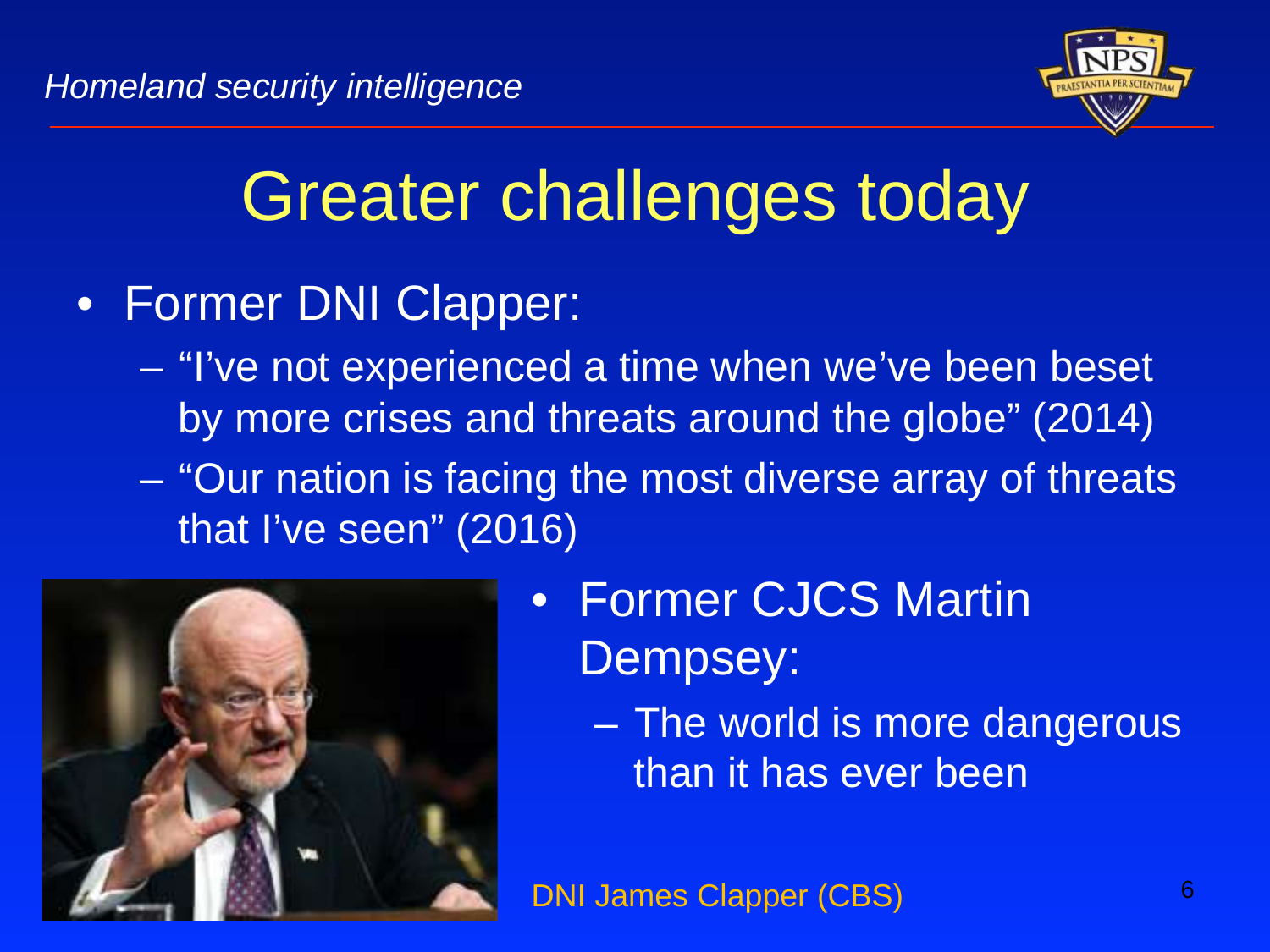#### Homeland security intelligence



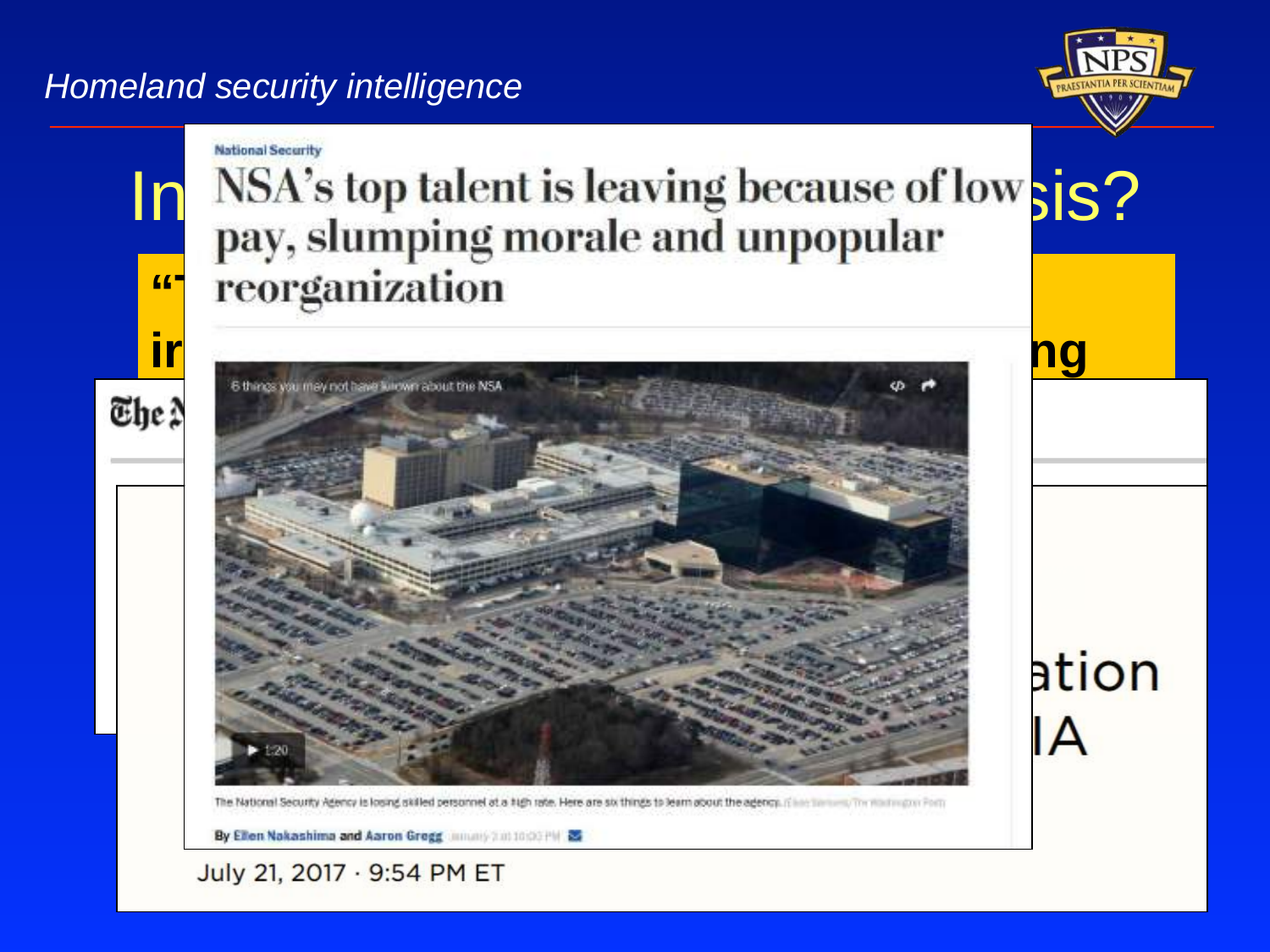

# Or is it a Golden Age?

- Michael Morell, former CIA Deputy Director:
- "Today is the golden age of intelligence"
- If intelligence were a business, investors would be putting money into it business is that good



### THE GREAT WAR OF OUR TIME

A'S FIGHT AGAINST TERRORISM **FROM AL OA'IDA TO ISIS** 

**FORMER CIA DEPUTY DIRECTOR** MICHAEL MORELL with Bill Harlow

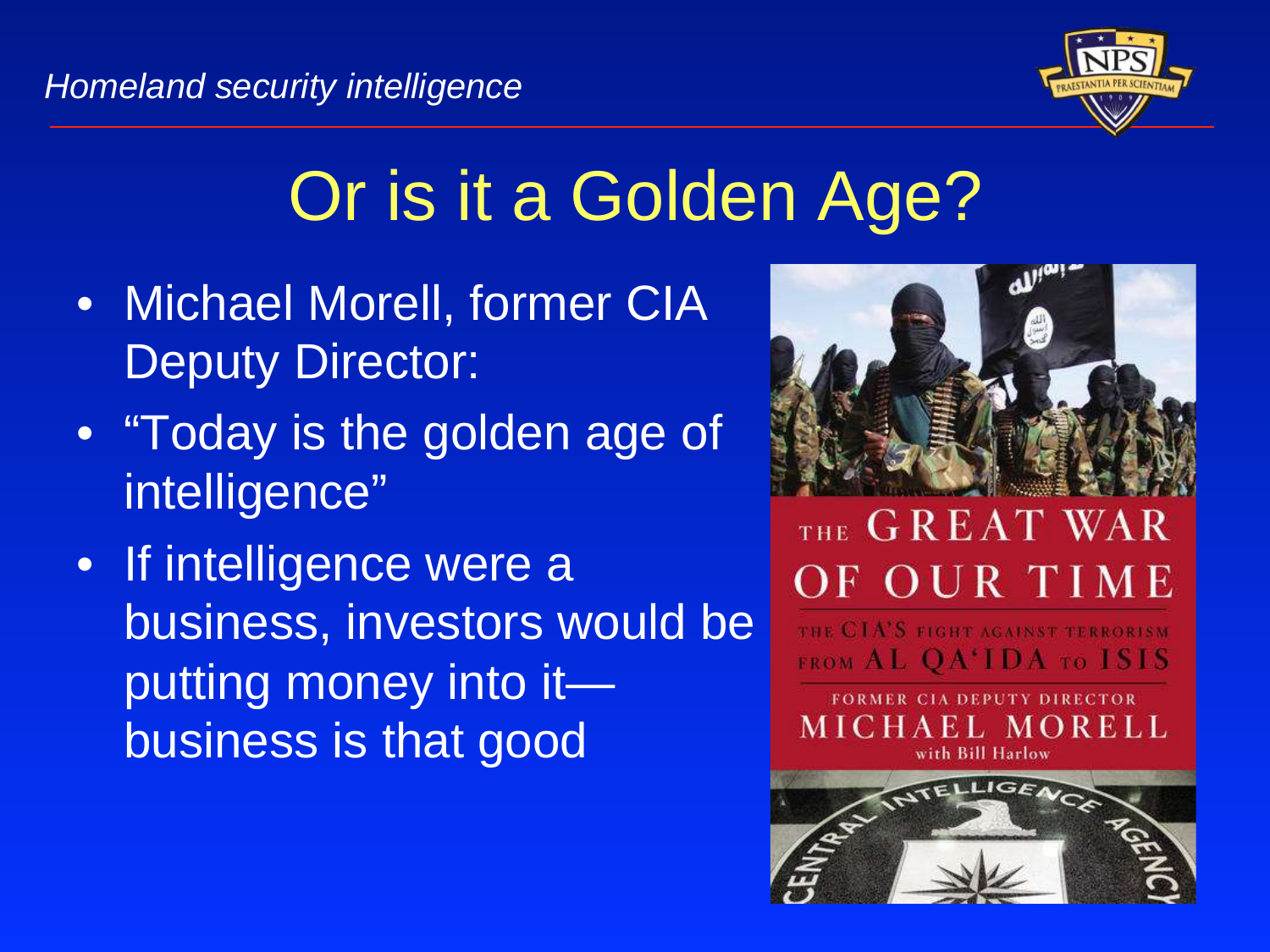

# Terror threat in historical context

- 1920 Wall Street bombing
	- Wagon filled with dynamite killed 38 and injured 143
	- Shrapnel as high as 34th floor
- Hundreds of bombings and hijackings in 70s
- Is the terror threat worse today?
	- How to measure?

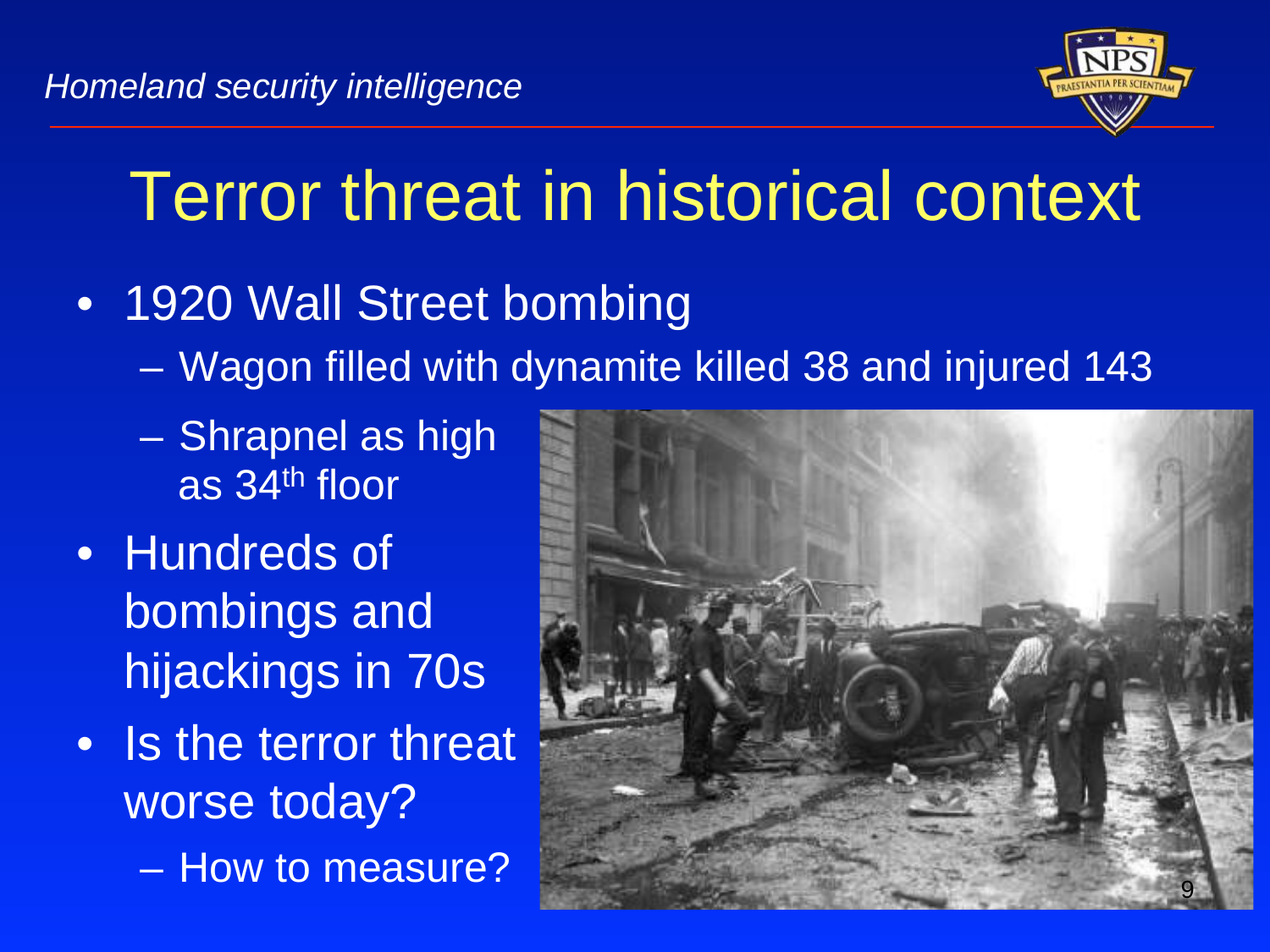

# Paradox of domestic intelligence

- Americans are nervous about intelligence
	- Condoleezza Rice: we are "allergic to domestic intelligence"
- But we need it!
- How do we balance security and liberty?

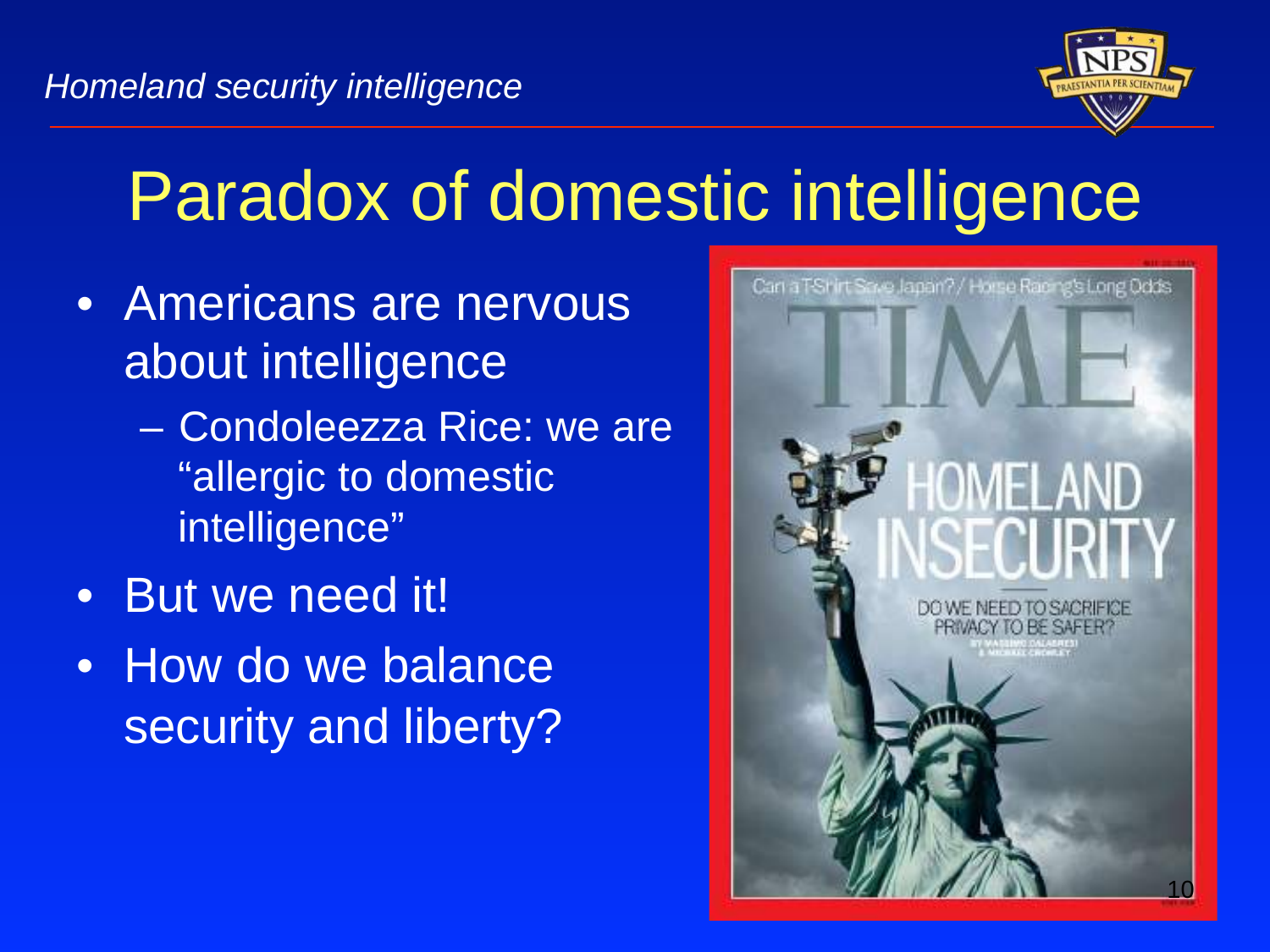

# Homeland security intel weakest

- Legal regime completely different
- Relations with consumers more difficult
	- Not just national and military leaders
	- State, local, law enforcement, even the public
	- The dots we collect and connect may be you and me
- Problem with counter-terrorism tool box
	- Two key tools managed at very different levels
	- Intelligence capabilities usually managed nationally
	- Law enforcement largely a local function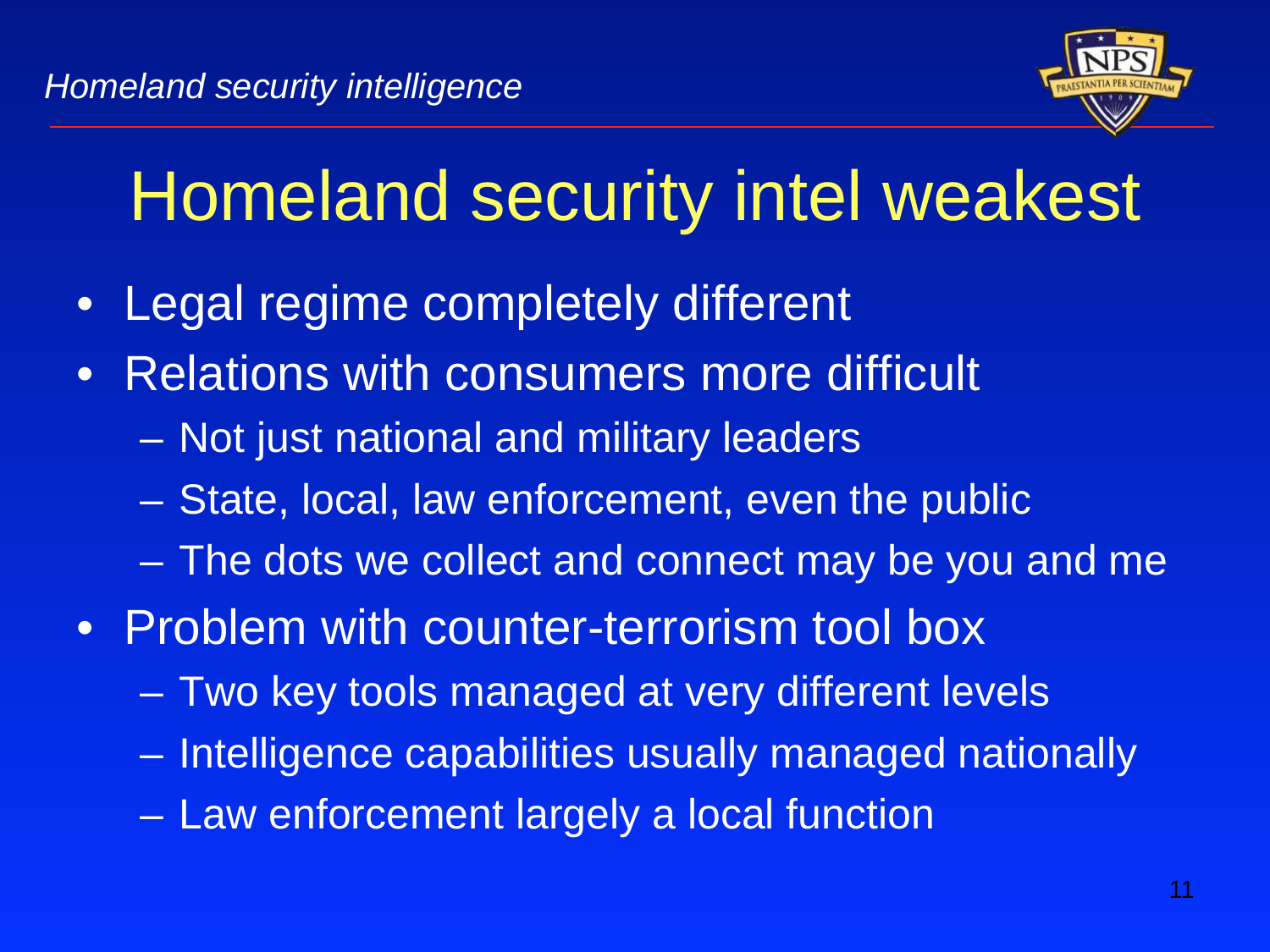

# Additional challenges

- Cyber, encryption, and "going dark"
	- Is this the worst of times for intelligence, or the best of times?
- A data glut, but information deficit?
	- How can Amazon know what we want to buy, but we don't know who the next mass shooter will be?
	- Social media, other open sources
- First law of intelligence failure
	- Warnings were there, but missed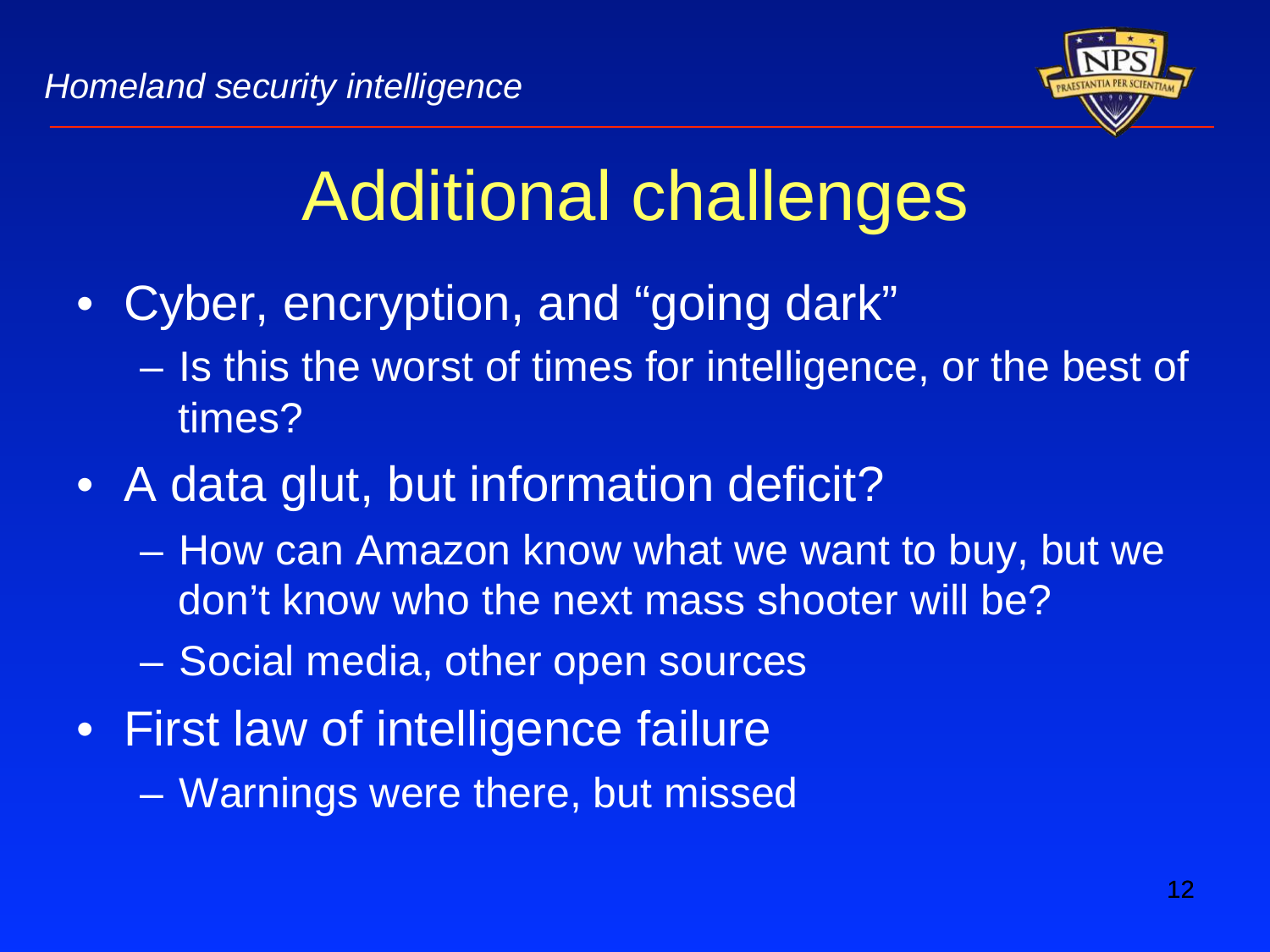

# Example of C-T limits in Orlando

- Tip from local sheriff's office May 2013
	- Concerns about a Omar Mateen, private security guard
- FBI agent and sheriff's deputy on JTTF investigated
	- Phone records, surveillance
	- 2 confidential informants, ten months
	- Placed on Selectee List
	- Interviewed him three times
	- Extended investigation to gather more data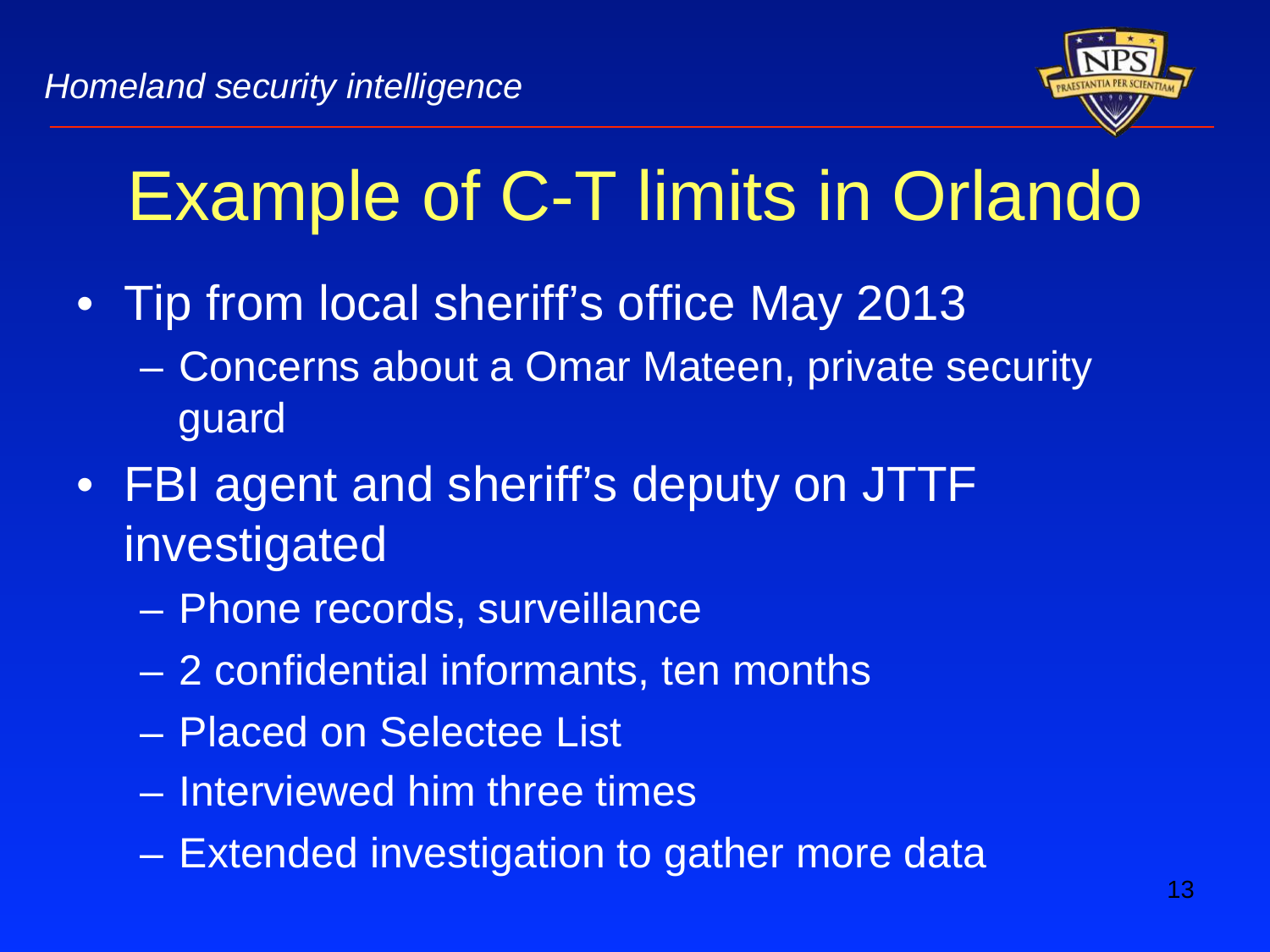

# Orlando Shooter

- Investigation closed March 2014 – Mateen attacked Orlando night club June 2016
- "We went right up to the edge of what we could do legally, and there was just nothing there"
	- FBI official
- Could have done more with social media
	- But little help in this case

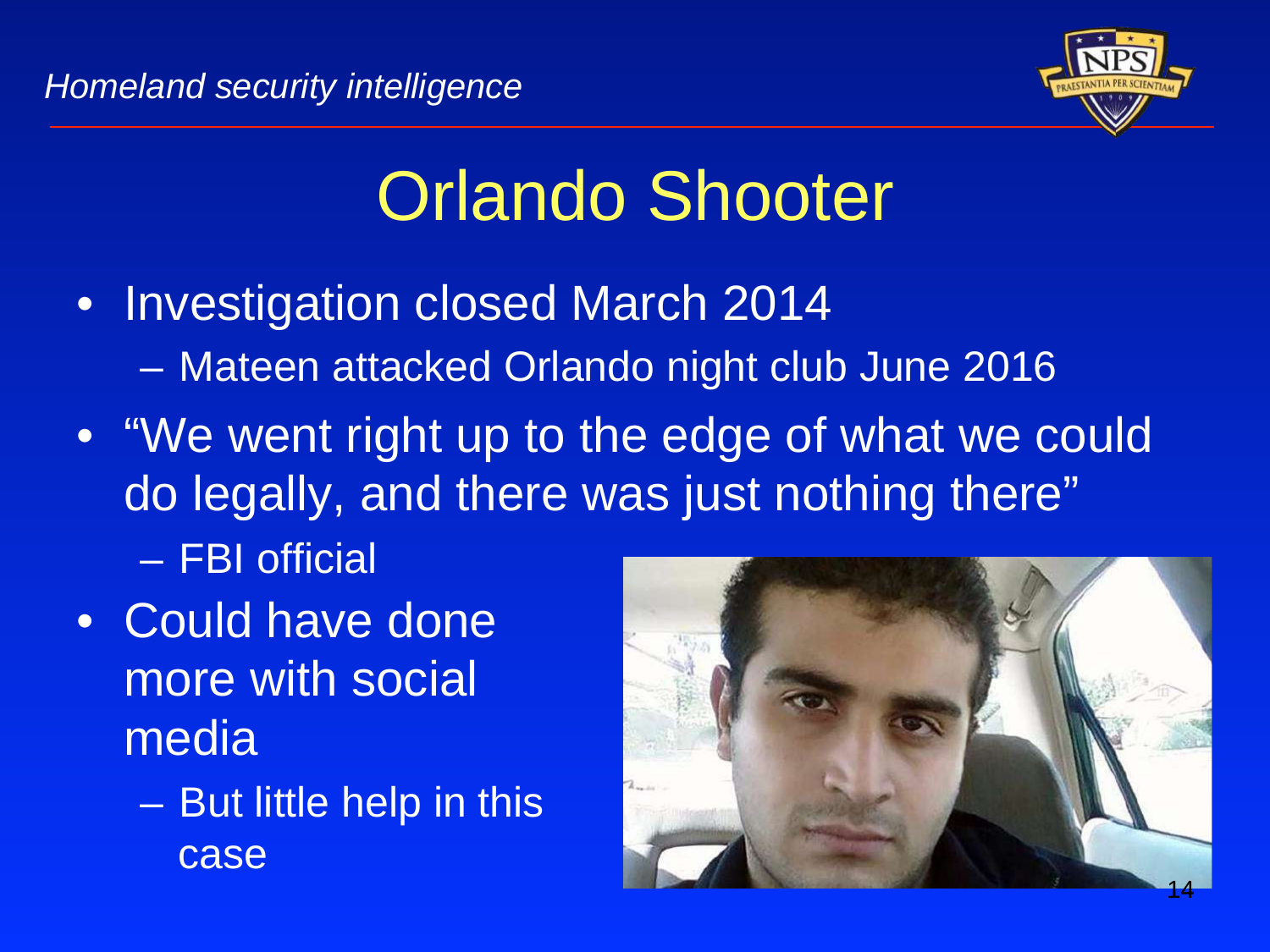

### **Overview**

- The puzzle: are we making progress in counterterrorism intelligence?
- What's the problem?
- What are we doing about it?
- The good news: advantages of state and local approaches
- The way ahead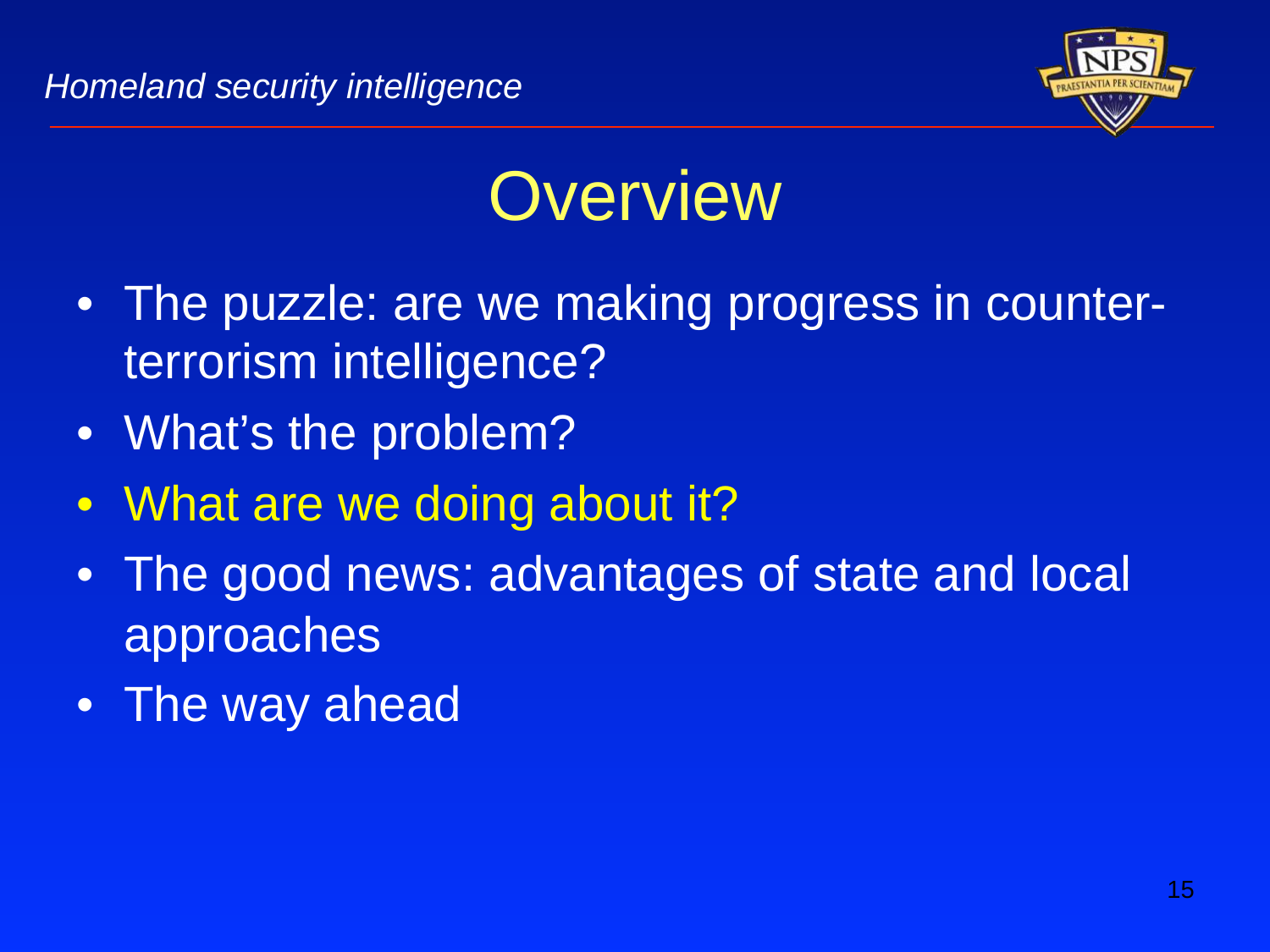

#### National Counterterrorism **Center**

New Jersey Regional Operations Intelligence Center

<u>Intelligence from Pearl Harbor to Today and Today and Today and Today and Today and Today and Today and Today and</u>

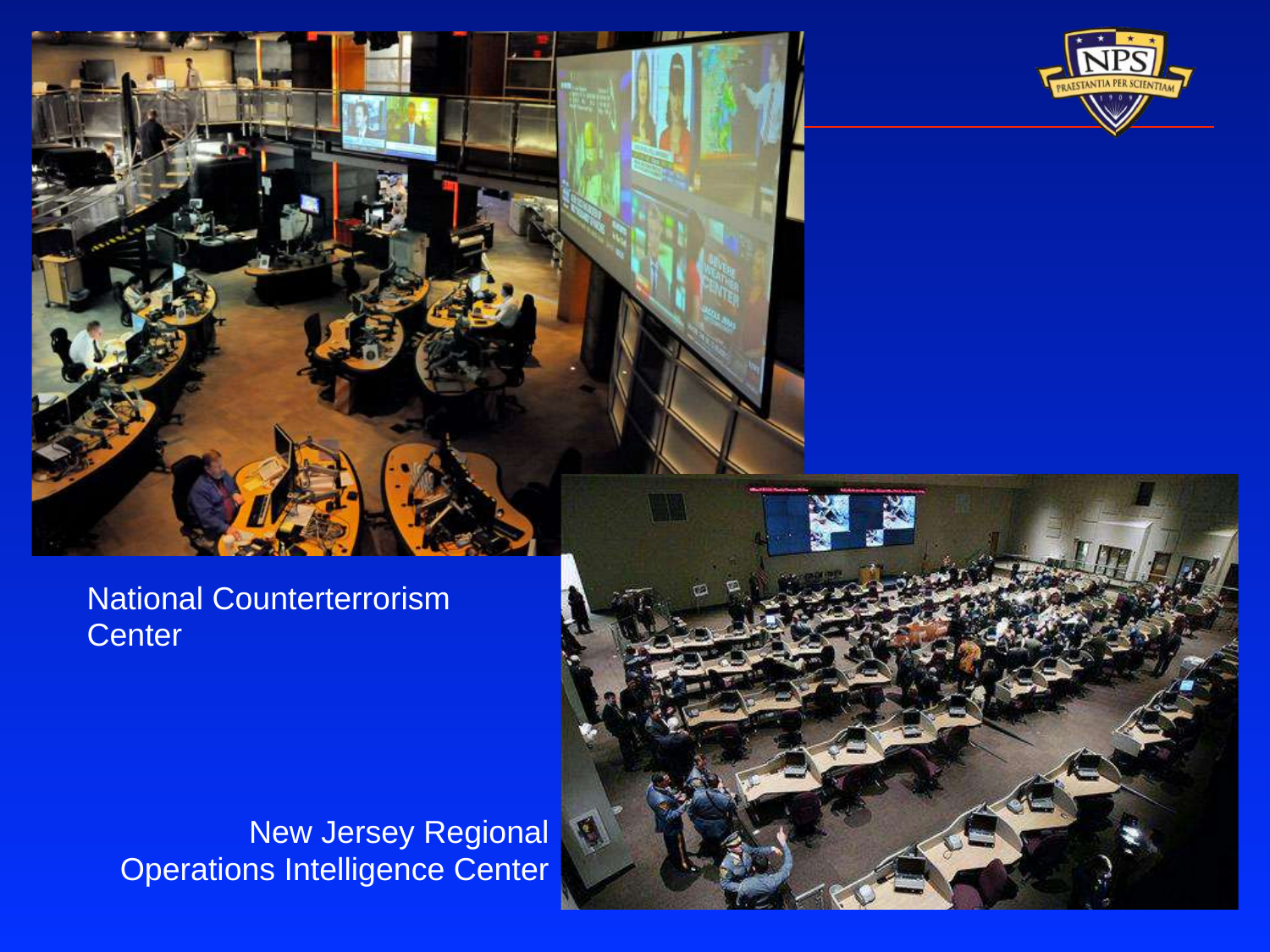

ncric.org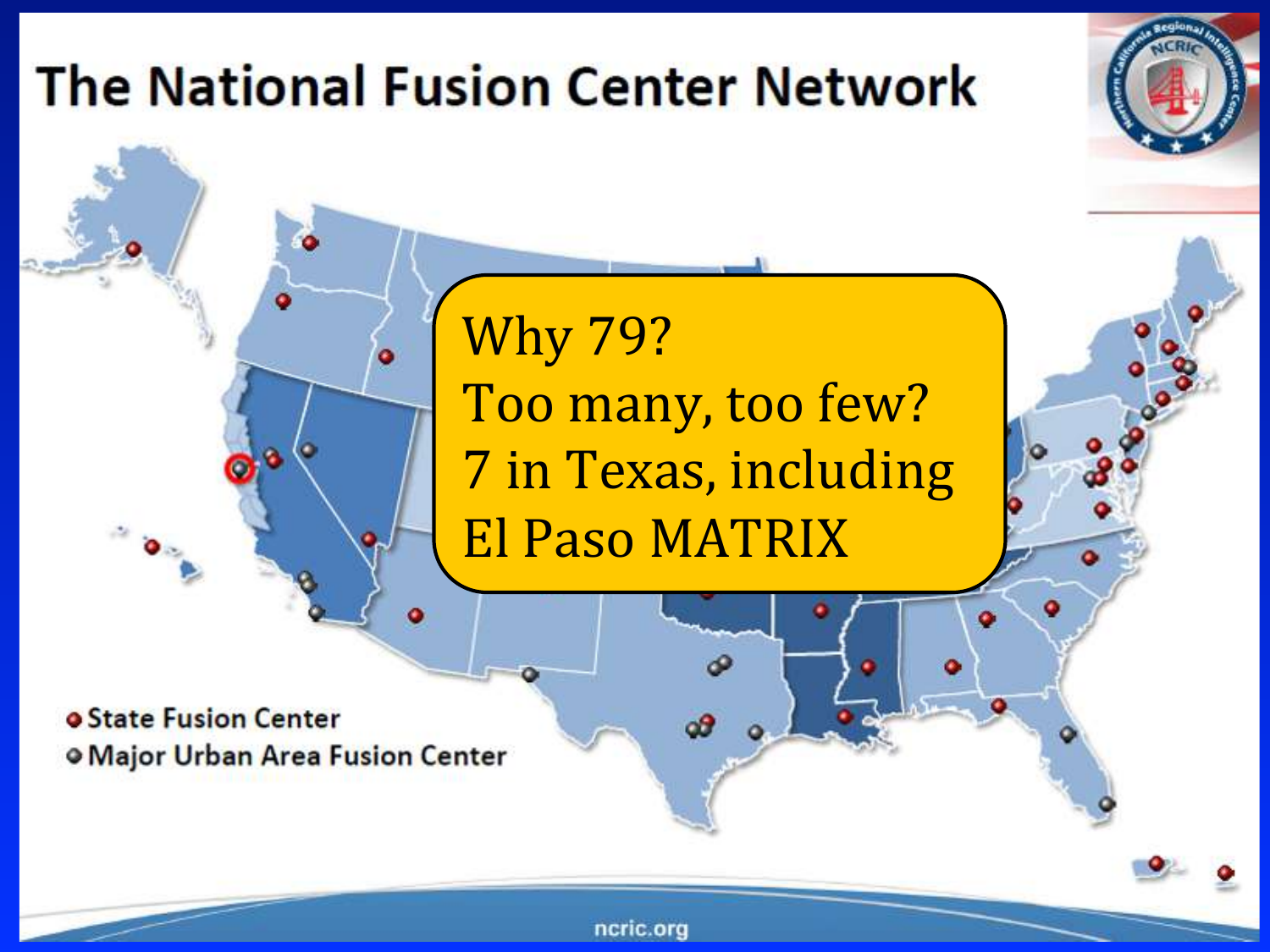

### Domain Awareness programs

- New York City model best known
- Camden, NJ, "surveillance city"
- Oakland scaled back Domain Awareness plans after public criticism
	- President Obama visiting the New York Police Department Real Time Crime Center, May 2010

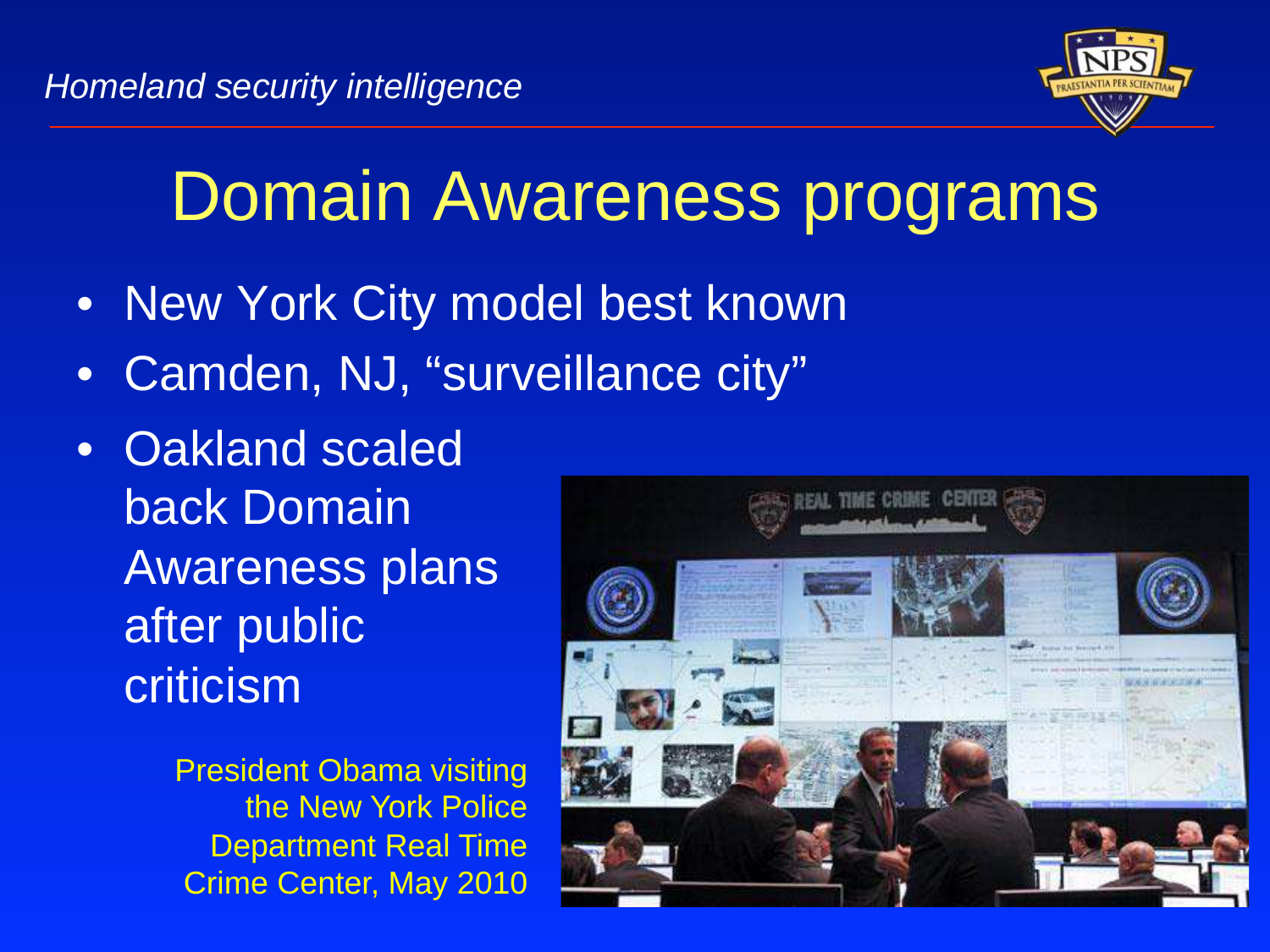

19

# "Predictive policing"

- Predict future problems by analyzing past pattern
- $\bullet$  Time  $N$
- Santa using it
- 5 years and the
- Hot sp

"Minority Report"



**Killythouse Field** 

state Beach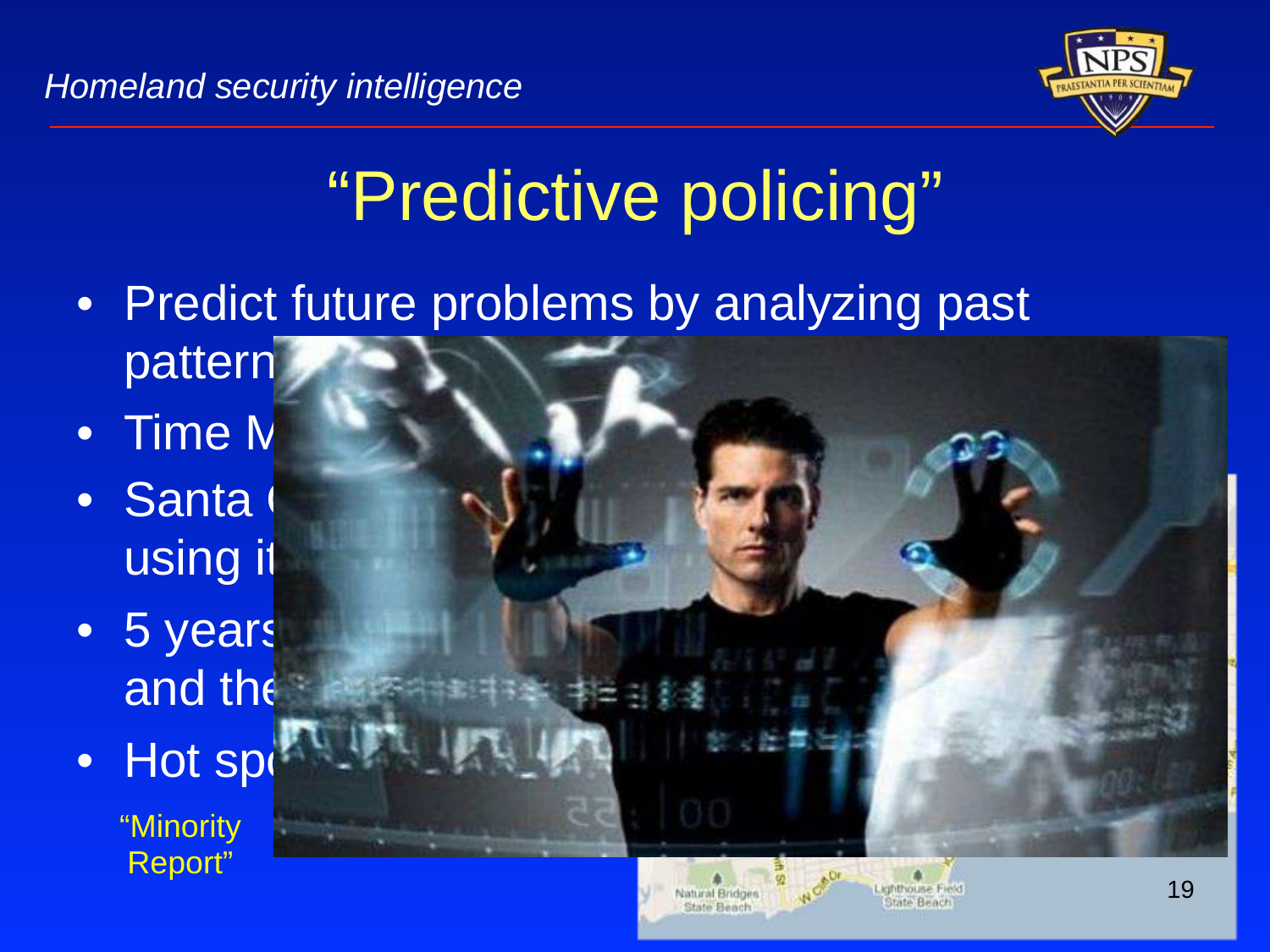

**National Terrorism Advisory System** 

**Bulletin** 

www.dhs.gov/advisories

November 9, 2017 1:00PM EST

#### **SUMMARY OF TERRORISM THREAT TO THE U.S. HOMELAND**

Since 2015, the Department of Homeland Security (DHS) has used this Bulletin to highlight the continuing terror threat to the U.S. Homeland. The United States is engaged in a generational fight against terrorists who seek to attack the American people, our country, and our way of life. An informed, vigilant and engaged public remains one of our greatest assets to identify potential terrorists and prevent attacks.

**DURATION This Bulletin** will expire on May 9, 2018 at 1:00PM EDT

#### **ADDITIONAL DETAILS**

We continue to face one of the most challenging threat environments since  $9/11$ , as foreign terrorist organizations

exploit the Inte **Homegrown** to avoid det

- Terrorist gro have include poisons or to
- Some terror unmanned: continue to
- **Violent extre** and partner carry out act. losses.

**Should DHS issue such a warning about domestic extremists?** 

commit terrorist acts. cial media applications,

nts. Specific attack tactics emade explosives, and

and tactics, such as . Additionally, terrorists

possible, Continued U.S. e homegrown terrorists to in retaliation for apparent

Additionally, foreign terrorist fighters who have acquired training and battle-tested terrorism experience may flee from  $\bullet$ terrorist-controlled territories with a desire to conduct attacks elsewhere, including the United States.

#### **U.S. GOVERNMENT COUNTERTERRORISM EFFORTS**

- DHS and the Federal Bureau of Investigation (FBI) continue to provide guidance to state, local, tribal and territorial partners related to the current threat environment. DHS also partners closely with the private sector to provide risk assessments and coordinate security measures with business owners and operators. The public may continue to observe law enforcement and security activity in and around public places and events.
- DHS protects the homeland from terrorism by working closely with the FBI and other intelligence partners to

#### **TYPES OF ADVISORIES**

**Bulletin Describes current** developments or general trends regarding threats of terrorism.

**Elevated Alert** 

Warns of a credible terrorism threat against the **United States.** 

**Imminent Alert** Warns of a credible, specific<br>and impending torroriom throat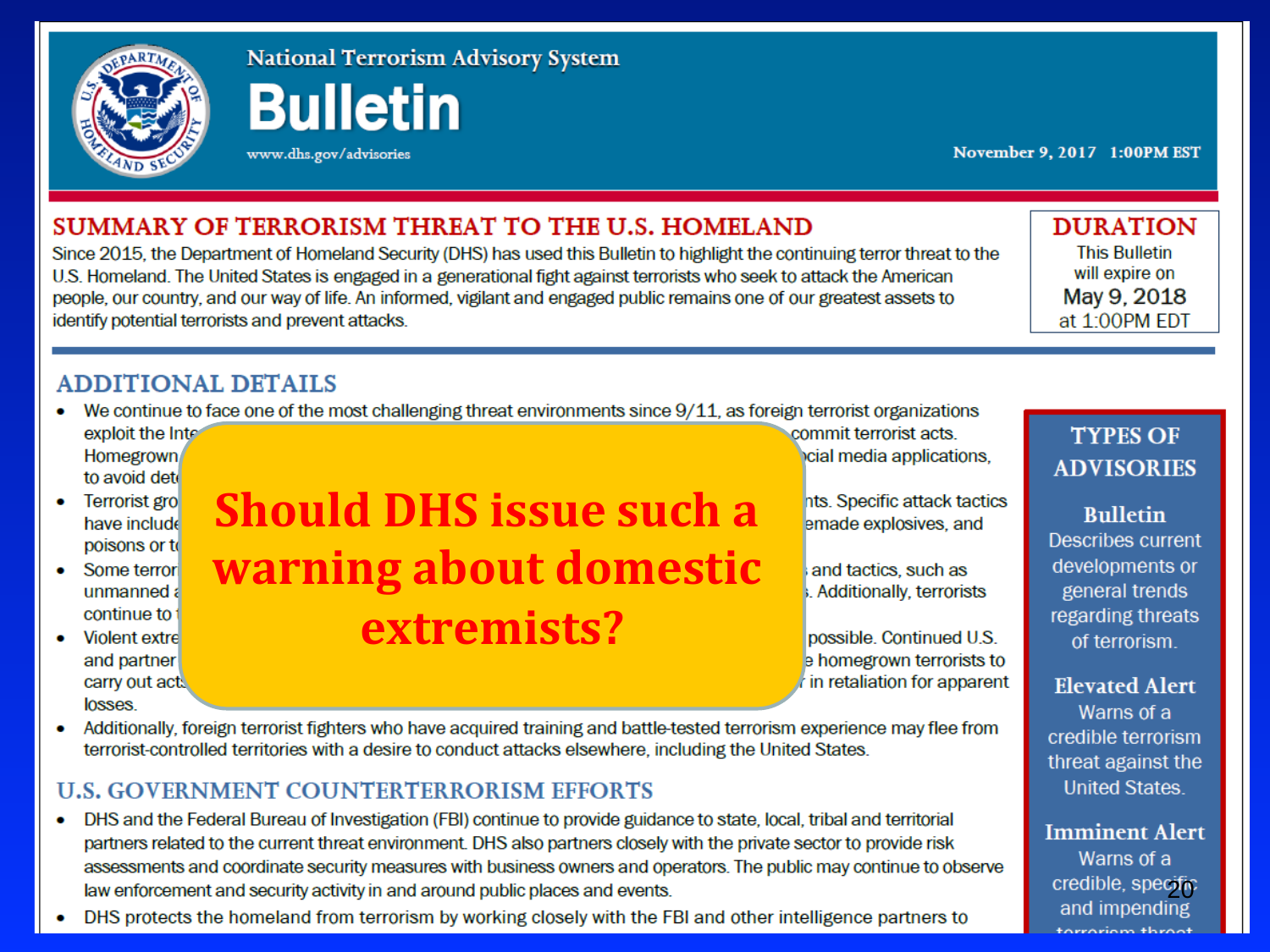

# Technology and big data

- Wisdom of the crowd and prediction markets
	- DARPA's Red Balloon experiment
	- Good Judgment Project and other academic studies
- IARPA's forecasting experiments – Office for Anticipating Surprise
- Social media intelligence
	- IT companies limiting data available
- Cities considering large-scale CCTV systems
	- How much surveillance is too much?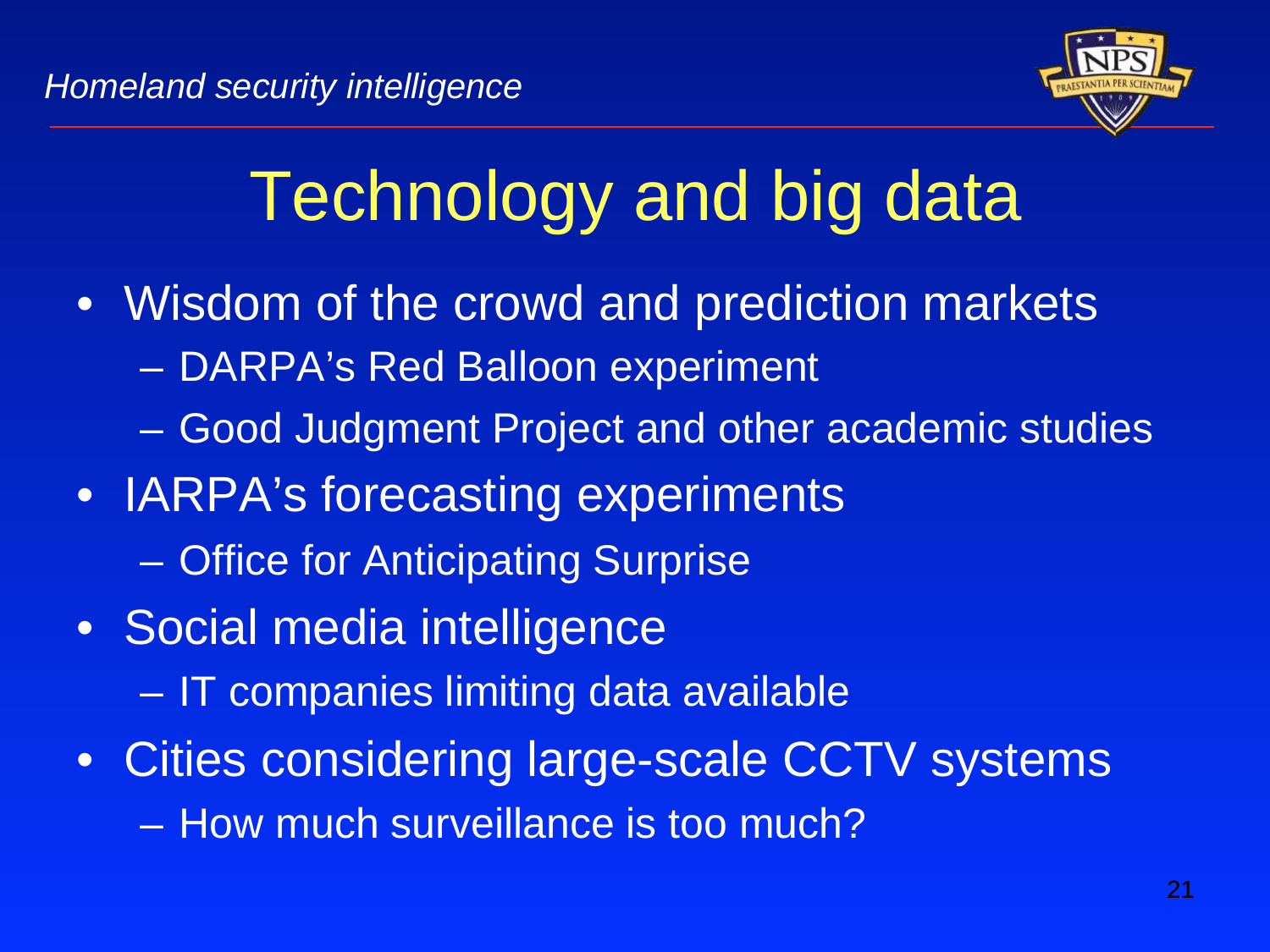

# Increased information sharing

- The old way:
	- "There are things that my government does that I would rather not know about" (Leverett Saltonstall)
- The new way: Information Sharing Environment
- Are we sharing too much today?

Edward Snowden speaking to a group from Moscow (US News and World Report)

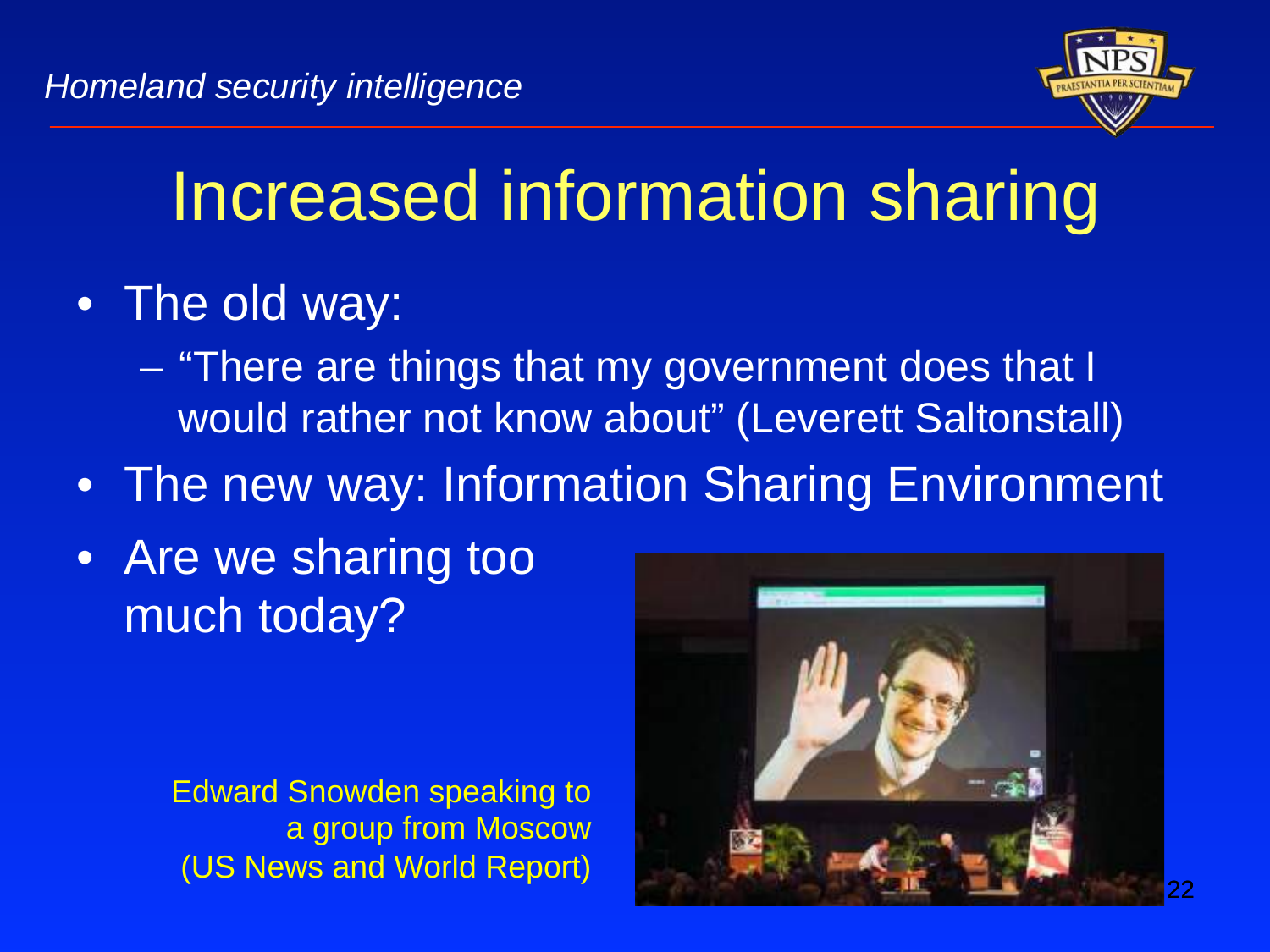

## **Overview**

- The puzzle: are we making progress in counterterrorism intelligence?
- What's the problem?
- What are we doing about it?
- The good news: advantages of state and local approaches
- The way ahead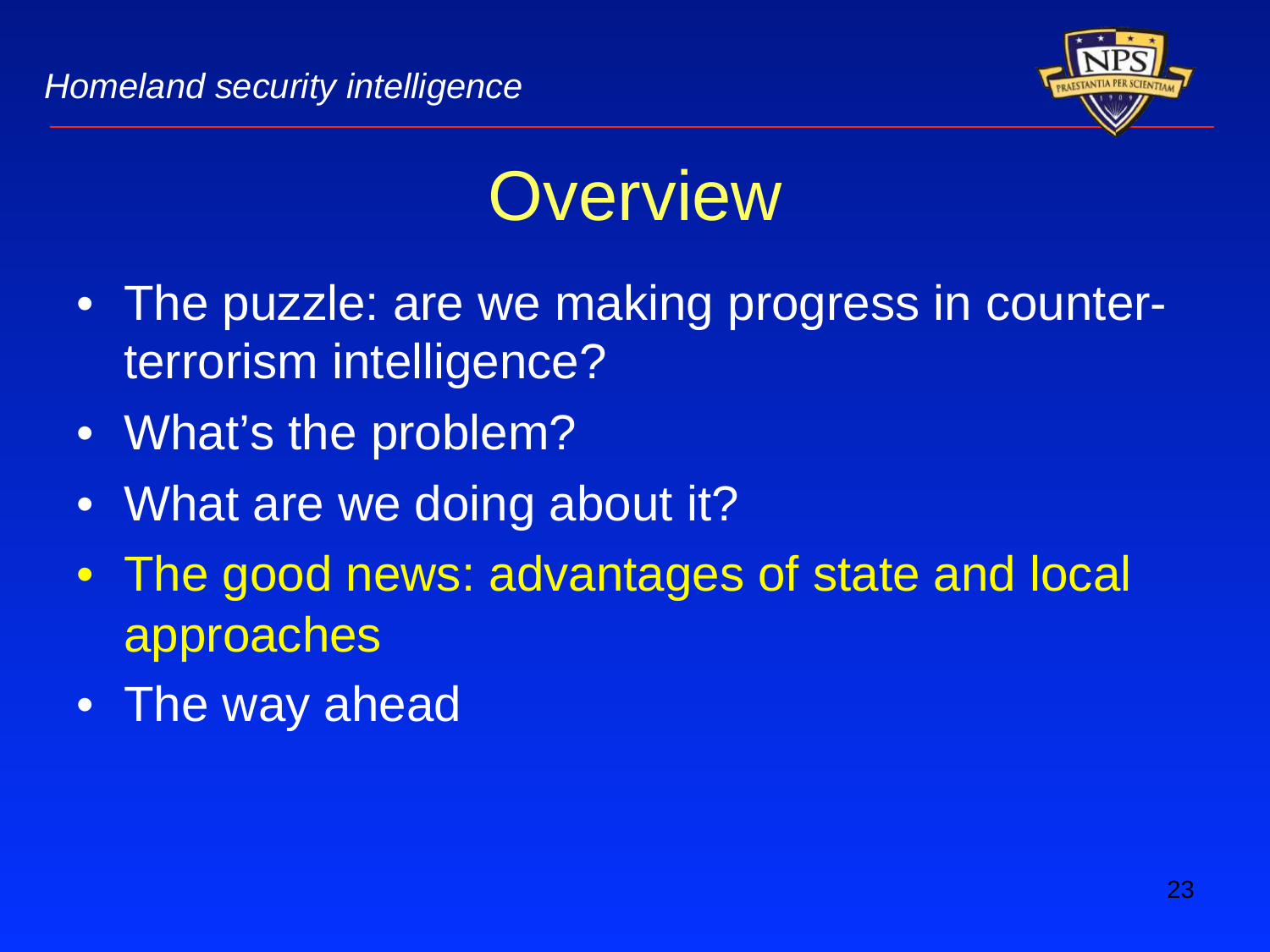

# Preventing domestic terrorism

- 159 domestic attacks foiled since 9/11 – 119 jihadist, 40 (25%) domestic rightwing or other
- Most effective counterterrorism methods often simplest, closest to home
	- Aggressive local law enforcement
	- Informants, undercover officers, tips from public
	- Tools already in the state and local toolbox
- State and local authorities have a comparative advantage over national level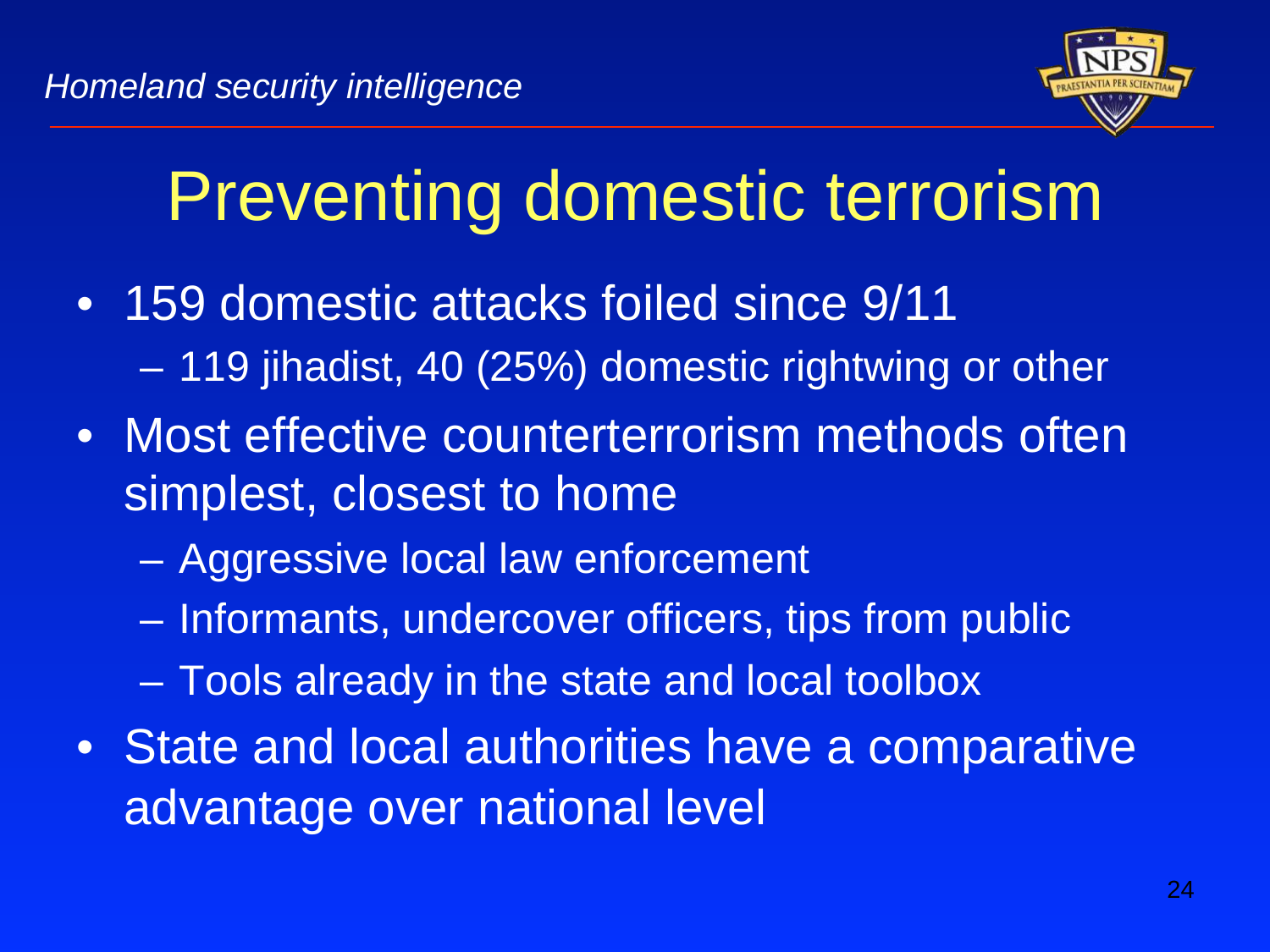

# It's not big data we need

- It's little data that stops terrorist attacks
- Local efforts are especially well suited to gather that intelligence
- Seen as more legitimate, can be calibrated to fit local norms NSA HQ

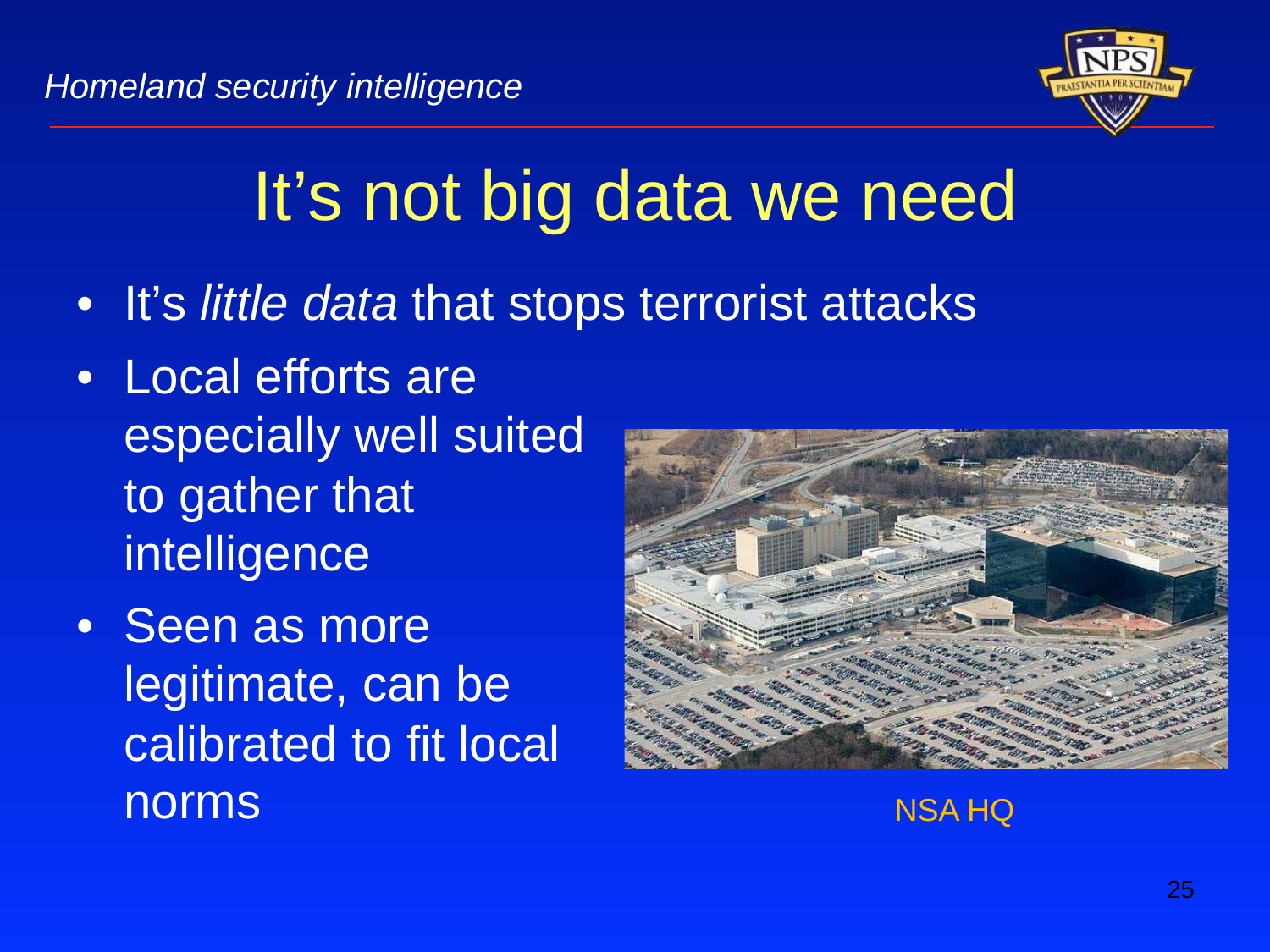

## **Overview**

- The puzzle: are we making progress in counterterrorism intelligence?
- What's the problem?
- What are we doing about it?
- The good news: advantages of state and local approaches
- The way ahead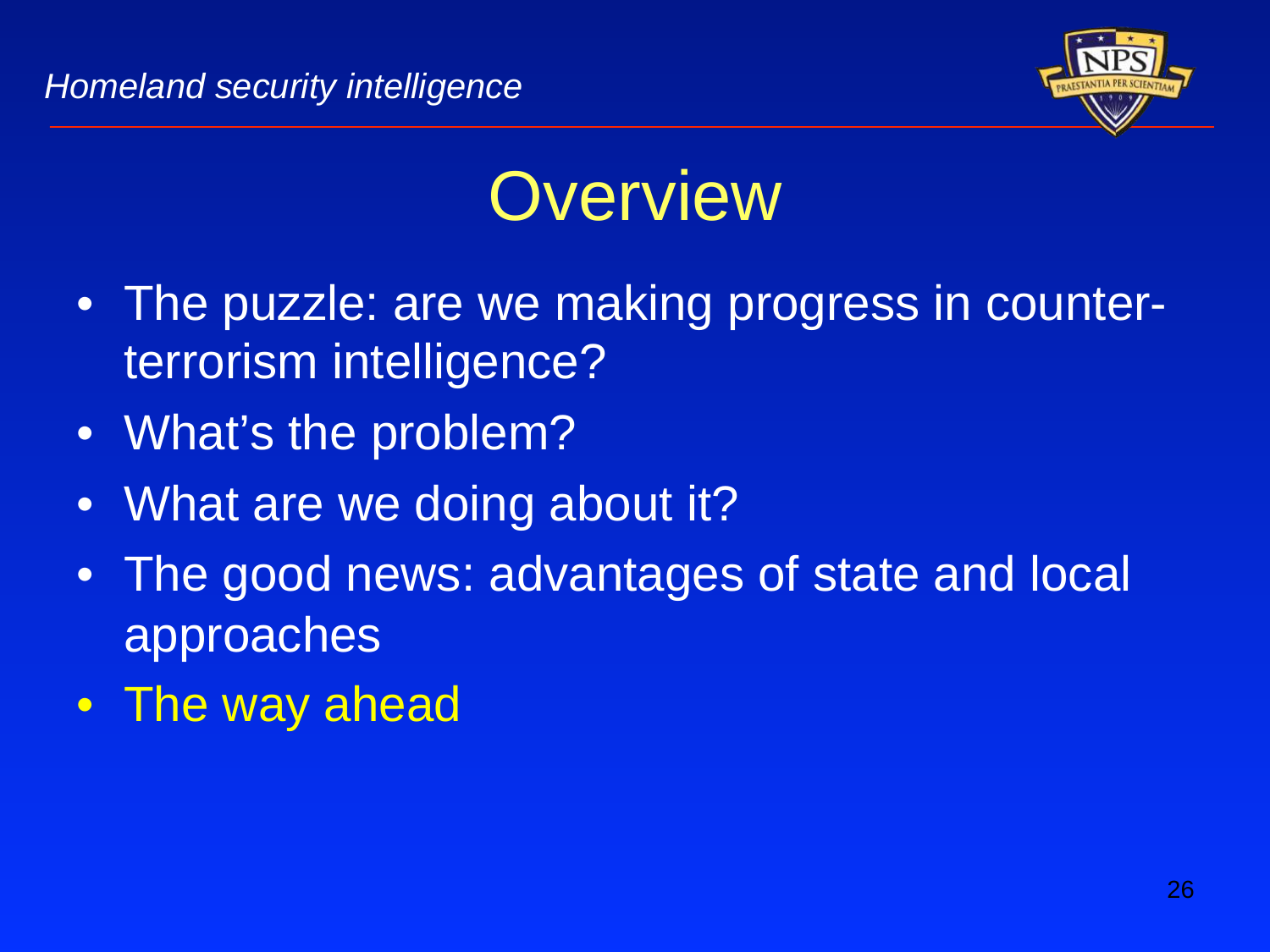

**CTION:** 

### Strengthen democracy, hug a spy

By John Lloyd Reuters, August 5, 2016

Po

### New House coalition fights rise in government surveillance

Erin Kelly (http://www.usatoday.com/staff/27069/erin-kelly/), USAToday 3:44 p.m. EDT July 13, 2016

Clearly, there is no obvious path to ensure security for European or ivorul American states, currently the targets of choice for jihadists. But what we're seeing now is a shift in attitudes toward intelligence-gathering services.

The Wall Street Journal July 15, 2016 6:44 p.m. ET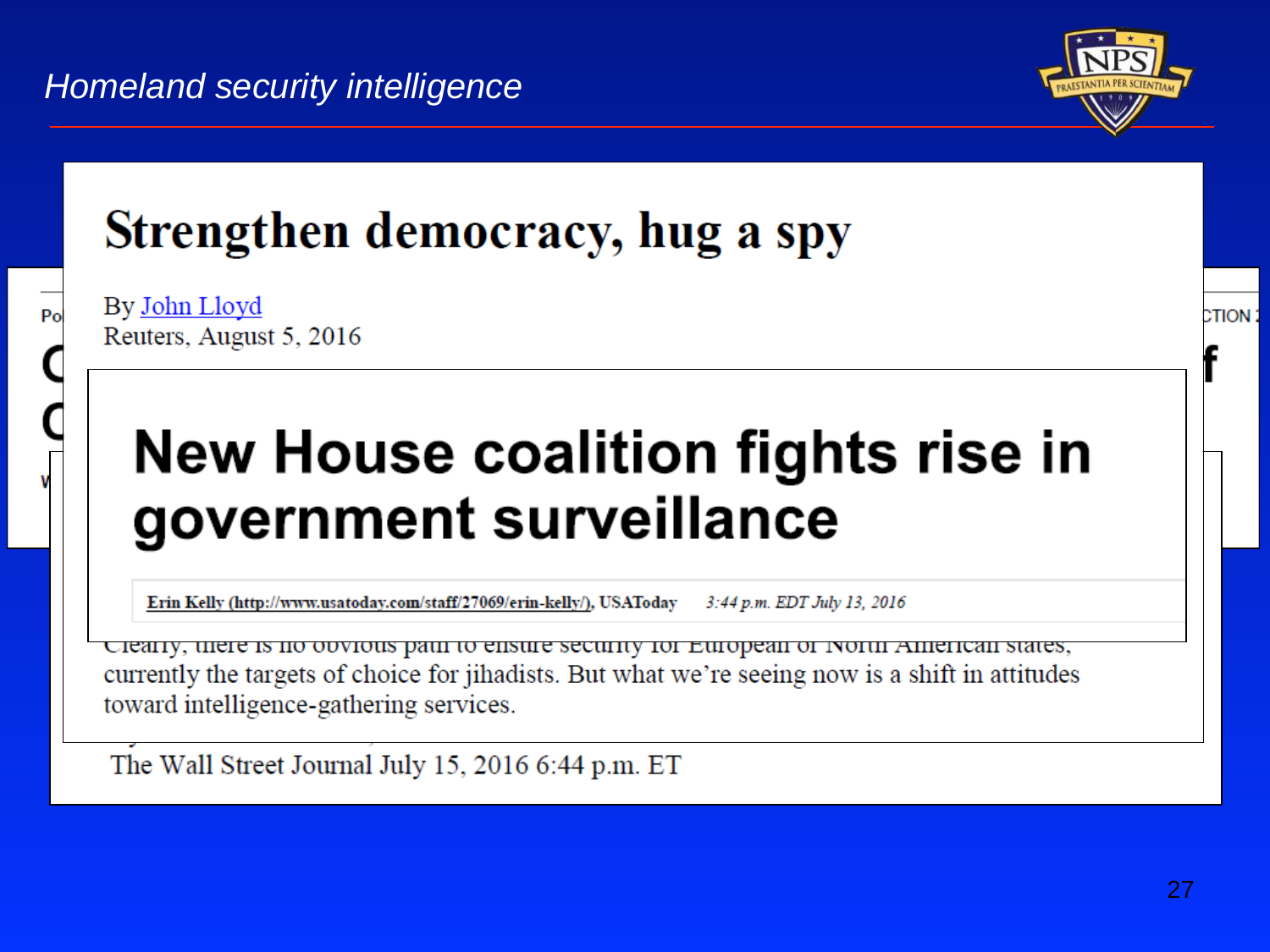

# Preventing future attacks

- Do we need more public surveillance?
	- Modeled on NYPD Domain Awareness System
	- After all: if you're not doing anything wrong, why do you mind if someone is watching?
- More active community engagement?
	- Follows National Prevention Framework
	- Tension between working closely with community leaders, and greater use of confidential informants and undercover officers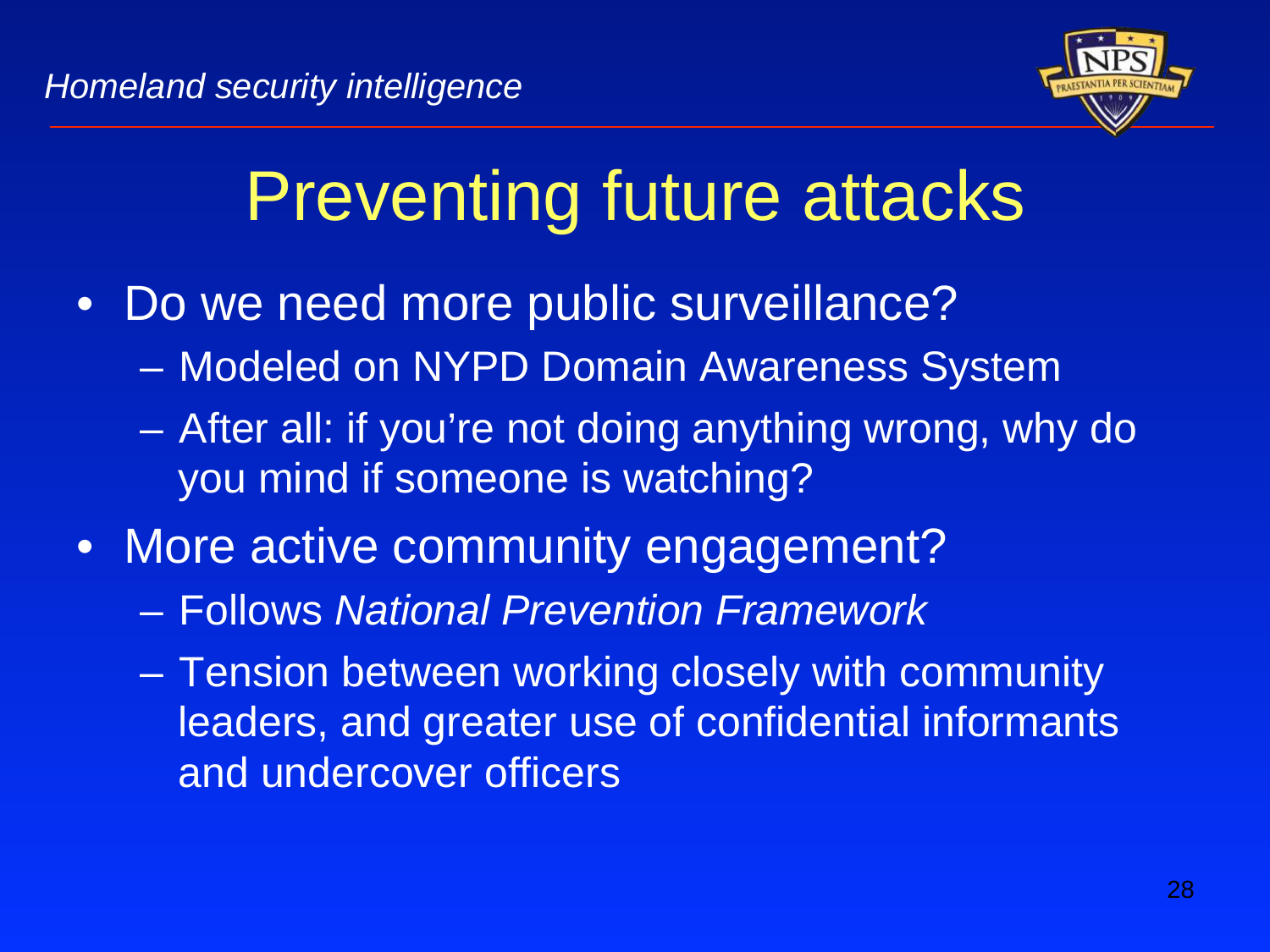

## Focus on domestic extremism

- Former DHS Secretary Michael Chertoff on lessons from Charlottesville, VA, violence:
- Need better advance intelligence on armed groups planning to attend
- Just as serious a threat as from jihadists
- A new approach to domestic intelligence?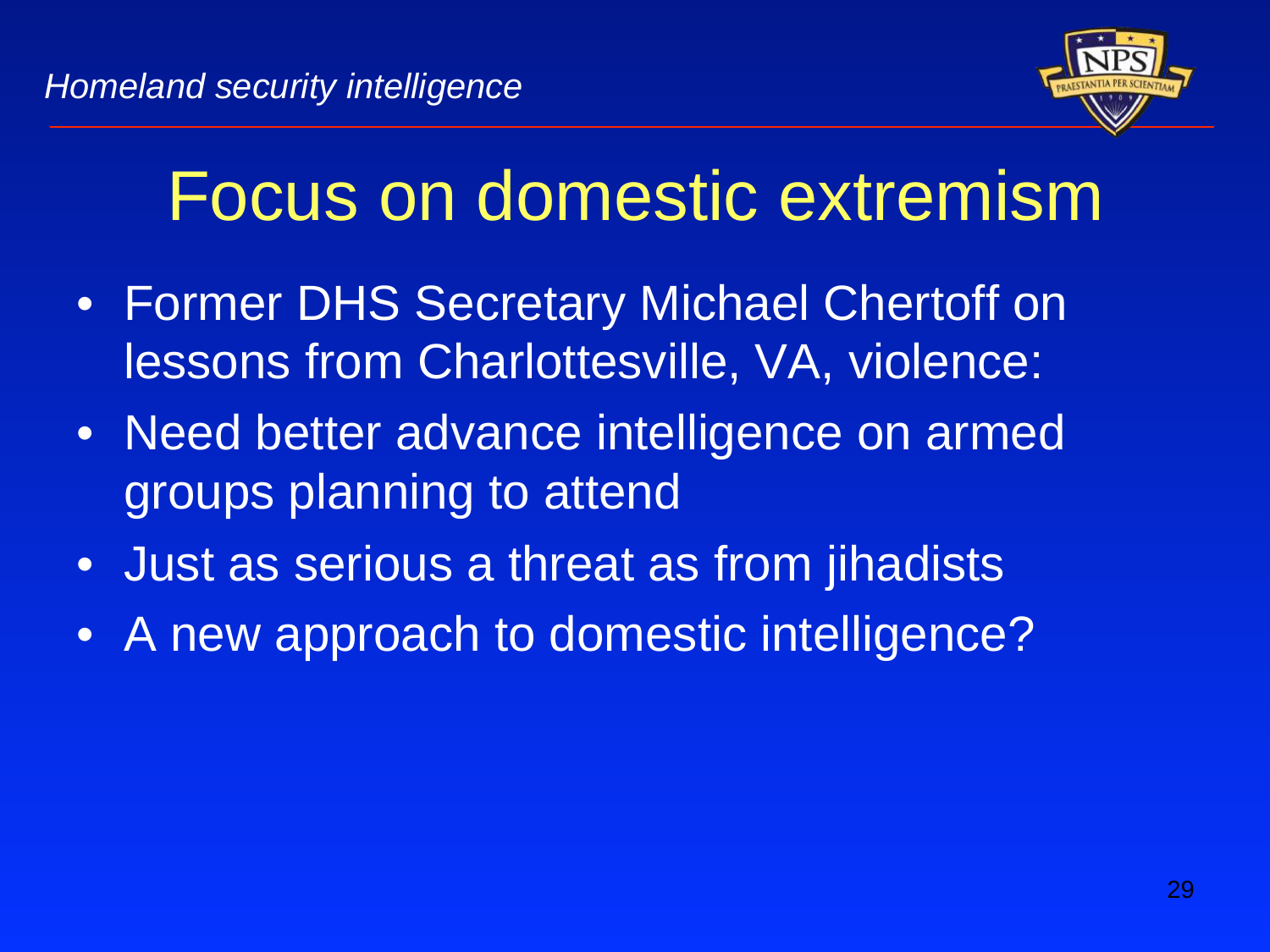

# What to do?

- Need a better-informed national debate about intelligence
	- Find right balance between security and liberty
- Increase efforts to share intelligence with state and local levels
- Bring more programs down to local level
	- Local intelligence can be more effective, and seen as more legitimate, than national level programs
- Get over our allergy to domestic intelligence